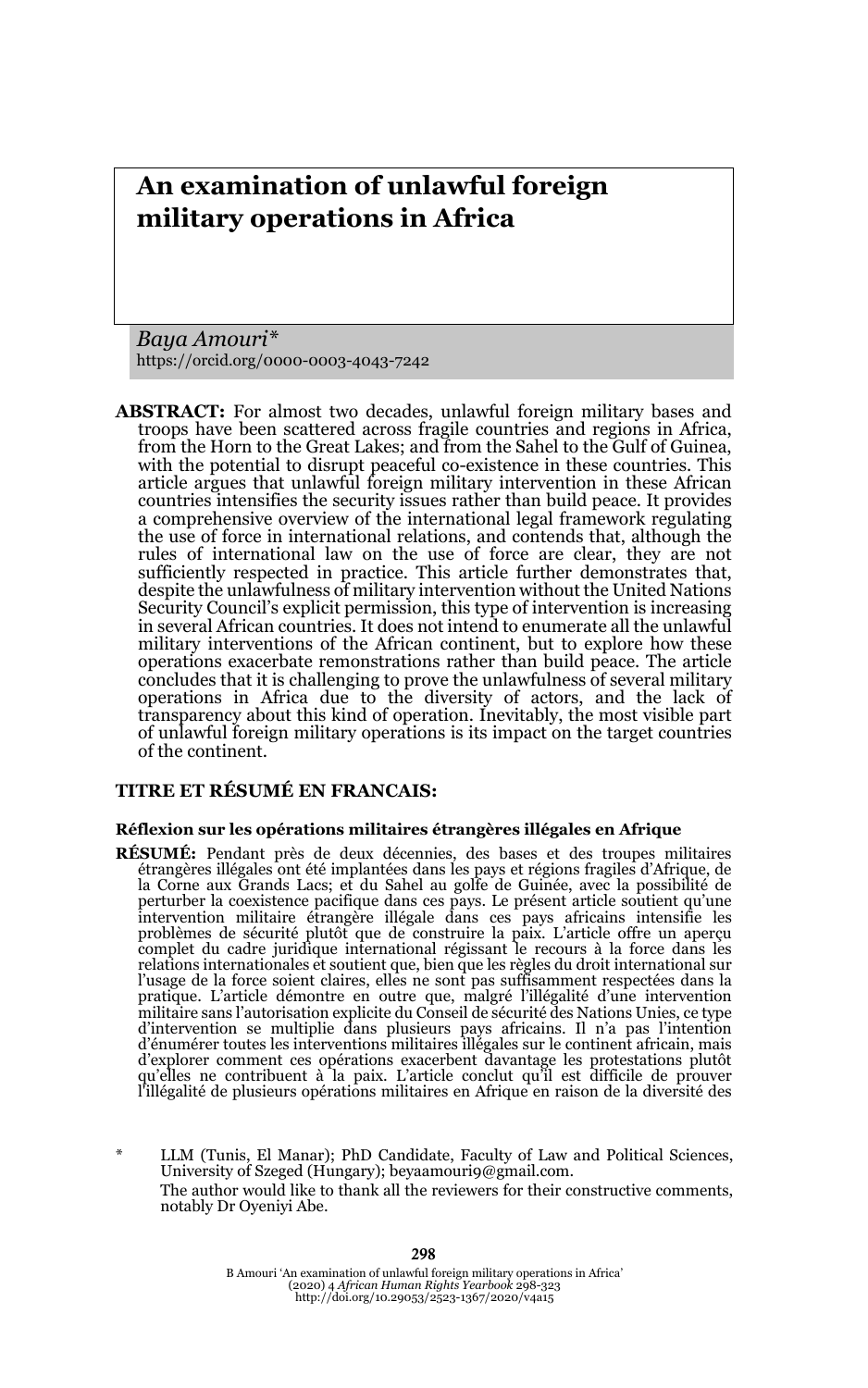acteurs et du manque de transparence desdites opérations. Inévitablement, la partie la plus visible des opérations militaires étrangères illégales est son impact sur les pays cibles du continent.

**KEY WORDS:** unlawful foreign military intervention, UN Charter, Security Council, African Union, colonialism

#### **CONTENT:**

| $\mathcal{D}$ |                                                                                        |
|---------------|----------------------------------------------------------------------------------------|
|               | 2.1                                                                                    |
|               | The use of force authorised by the United Nations Security Council306<br>$2.2^{\circ}$ |
| 3             | The practice of unlawful foreign military intervention on the                          |
|               |                                                                                        |
|               | The impacts of Africa's growing suspicious foreign military bases                      |
|               |                                                                                        |
|               | Strengthening Africa's authoritarian regimes through unlawful military<br>4.1          |
|               |                                                                                        |
|               | 4.2                                                                                    |
|               |                                                                                        |

#### **1 INTRODUCTION**

Africa has for many centuries been a continent under military siege. There is some debate about the period when foreign military presence in Africa started. While some hold the view it started after the end of the Cold War, others take the position that it started in the postcolonial era. Either way, there is evidence that its roots are to be found in the late sixteenth century.<sup>1</sup> However, in popular discourse, discussions of colonialism in Africa usually focus on the phenomena, which took place between the 1800s and 1960s.<sup>2</sup>

Defining colonialism is not an easy task; even though it is universally agreed that colonialism is a form of domination. However, its precise meaning has defied scholars. Young considers that colonialism 'involved an extraordinary range of different forms and practices carried out with respect to radically different cultures, over many centuries'.3 Colonisation is also perceived as a 'situation in which people are governed by other people politically, economically, intellectually and physically.' From the colonial power's point of view, the colony is 'a geographical area kept for political, strategic and economic advantage.4 Furthermore, one of the challenges in conceiving colonialism is that it is hard to distinguish it from imperialism.5 Some

<sup>1</sup> A Assensoh & Y Assensoh *African military history and politics coups and ideological incursions, 1900–present* (2002) 20.

<sup>2</sup> S Ocheni & B Nwankwo 'Analysis of colonialism and its impact in Africa' (2012) 8 *Cross-Cultural Communication* 46 54. For example, the direct and overall domination of Nigeria by Britain between 1900 and 1960.

<sup>3</sup> R Young *Postcolonialism: an historical introduction* (2001) 17.

<sup>4</sup> S Klausner & E Eskimo *Capitalists: oil, politics, and alcohol* (1982) 24.

<sup>5</sup> The concept of imperialism emerged in the modern age, associated particularly with the European colonial powers of the 17th, 18th, and 19th centuries and New Imperialism. It first became common in the current sense in Great Britain during the 1870s, when it was used with a negative connotation.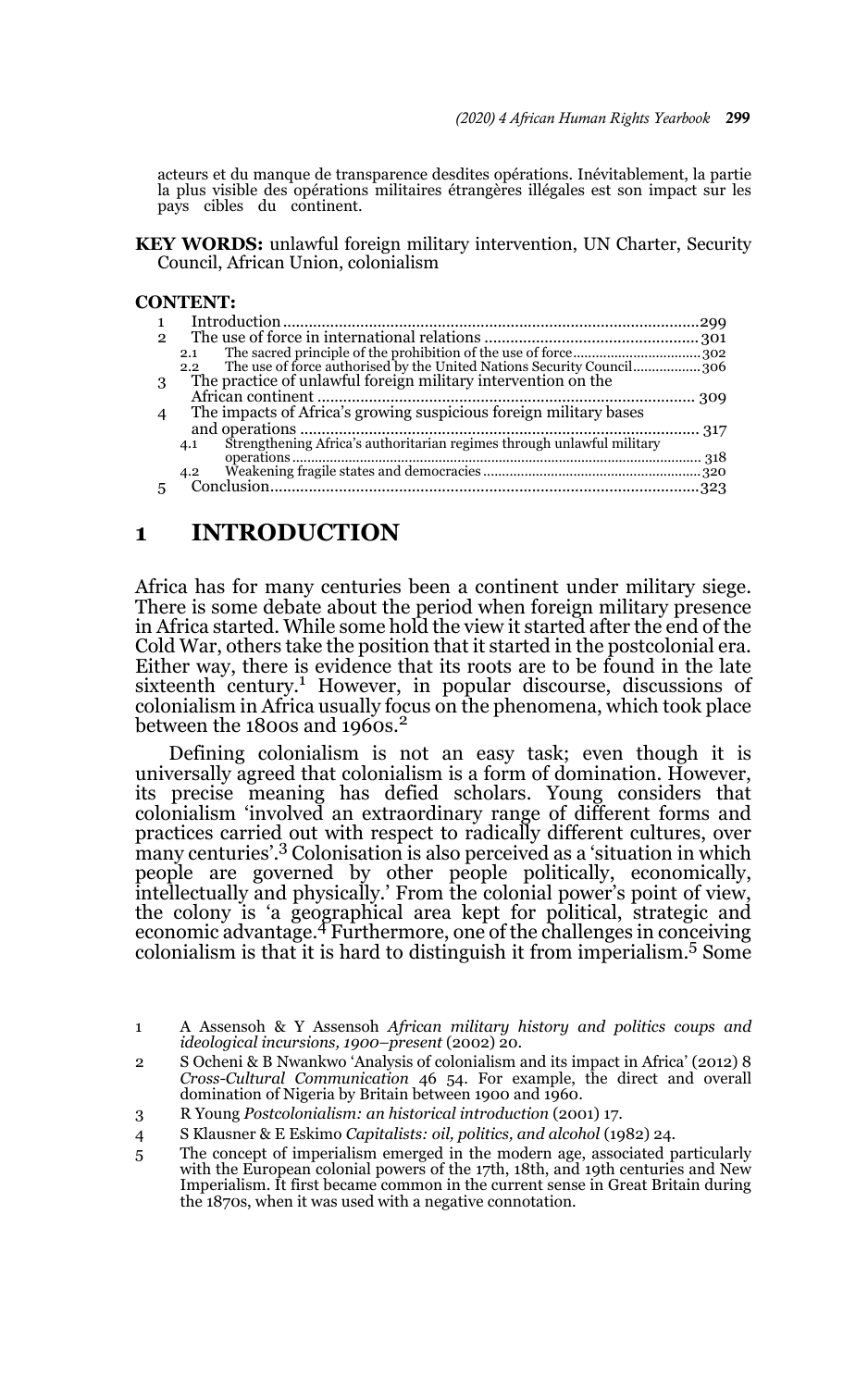scholars, such as Said, use the term more broadly to define any 'system of domination and subordination organized around an imperial core and a periphery'.<sup>6</sup> In the same vein, Ocheni and Nwankwo assert that the phenomenon of colonialism qualifies as a direct form of imperialism 'because all colonialism is imperialism, but not all imperialism is colonialism'.7 Frequently the two concepts are used as synonyms. According to Horvath 'colonialism, imperialism, and neocolonialism are terms that remain undefined despite the enormous literature devoted to the phenomena'.

Within the African context, colonialism and imperialism have largely been viewed in extremely negative terms by the indigenous people of the continent. In this sense, Rodney and Kabwegyere consider that 'the colonialists, out of selfish interests, hastened to dismember and balkanize Africa into small or fragile pockets of nonviable nationstates'.9 According to them, the colonial era introduced into Africa more violence and instability.<sup>10</sup>

The negative impact of colonisation on Africa continues to be a subject of intense debate, especially with the presence of many unlawful foreign military operations across the continent. A careful analysis will show that colonialism still plays a major role in the tragedies and disasters we see in Africa today. There is a growing perception in Africa that a 'new colonial era' has begun.<sup>11</sup> In a neo-colonial state, the former colonial powers use numerous methods to ensure that the newly independent colonies remain dependent on them economically and politically.12 Post-colonial studies have shown that the influences of colonialism and its agents are still very much present in the former colonies even after their independence.<sup>13</sup> The superpowers still perceived post-colonial Africa as a fertile area for their ideologies and for taking advantage of resources at low cost.<sup>14</sup> Besides the postcolonial powers, new actors in Africa, including China, are increasingly intervening militarily on the continent. Although not always realised, unlawful military intervention features as a prominent facet of how some states pursue their interests in Africa. The last several years have witnessed a growing number of unlawful foreign military interventions

- 6 E Said *Culture and imperialism* (1994) 9.
- 7 Klausner & Eskimo (n 2) 46.
- 8 R Horvath 'A definition of colonialism' (1972) 13 *Current Anthropology* 45 47.
- 9 Assensoh & Assensoh (n 1) 13.

- 11 M Langan 'Emerging powers and neo-colonialism in Africa' in M Langan (eds) *Neo-colonialism and the poverty of 'development' in Africa* (2017) 89 99; K Krumova 'The new form of imperialism in Africa' *The Aspen* 23 September 2011 Institutehttps://www.aspeninstitute.org/blog-posts/new-form-imperialismafrica/ (accessed 18 September 2020).
- 12 A Taiwo 'Neocolonialism' (2017) Internet Encyclopedia of Philosophy. https:// iep.utm.edu/neocolon/ (accessed 18 September 2020).

<sup>10</sup> As above.

<sup>13</sup> As above.

<sup>14 &#</sup>x27;After the Cold War: Views from Africa; Stranded by superpowers, Africa seeks an identity' *The New York Times* 17 May 1992. https://www.nytimes.com/1992/05/ 17/world/after-cold-war-views-africa-stranded-superpowers-africa-seeksidentity.html (accessed 17 September 2020).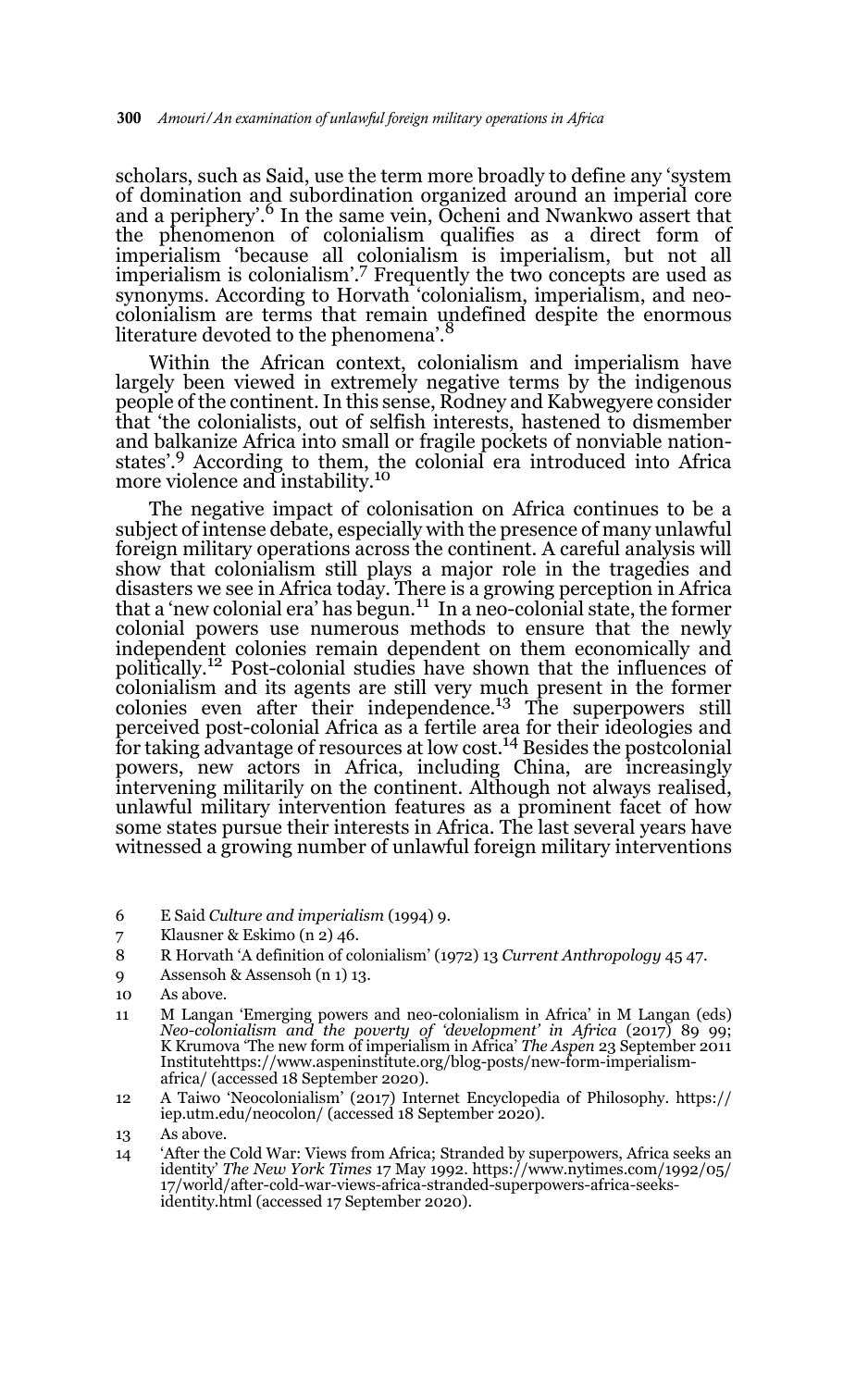in internal and regional disputes in Africa. This kind of foreign military presence reflects the new policy of the imperialist powers towards several African countries.

Unlawful foreign military operations, which are perpetual and recurring phenomena, need to be investigated. This issue raises a range of legal issues, among which is the legal regime governing this kind of military operation. Legality is one of the biggest problems when it comes to military intervention. Consequently, proving the military intervention. Consequently, proving the unlawfulness of several military operations in Africa is not an easy task due to the obscurity surrounding this type of intervention. In fact, international law, together with the practice, and the impacts could offer an overview of the unlawfulness of several foreign military operations in Africa.

The discussions on the details, circumstances, and arguments that were given by states and scholars in each and every one of those situations which prove the existence of unlawful military intervention in Africa is beyond the scope of this article. Also, its focus is only on foreign military intervention from an international perspective, with a particular focus on Africa.

The second part of the article starts by providing a general overview of the use of force in international relations while emphasising the principle of the prohibition of the use of force, as found in UN Charter and customary international law. In the third part, the unlawful foreign military intervention in the African continent is highlighted. This is done by focusing, mainly, on France, the United States (US), and China. The fourth part is devoted to some of the impact of these foreign military bases and operations.

# **2 THE USE OF FORCE IN INTERNATIONAL RELATIONS**

The rules of international law governing the use of force are clear. They are found in the UN Charter and in customary international law. As will be explained below, the UN Charter refers to two exceptions in which the prohibition on the use of force does not apply. First, forcible measures may be taken or authorised by the UN Security Council (UNSC), acting under Chapter VII of the UN Charter. Second, force may be applied in the exercise of the right of individual or collective selfdefence, as allowed for in article 51 of the UN Charter. It is also crucial to consider that the use of force at the demand or with the duly given consent of the government of the territorial state does not give rise to an issue under the *jus ad bellum.*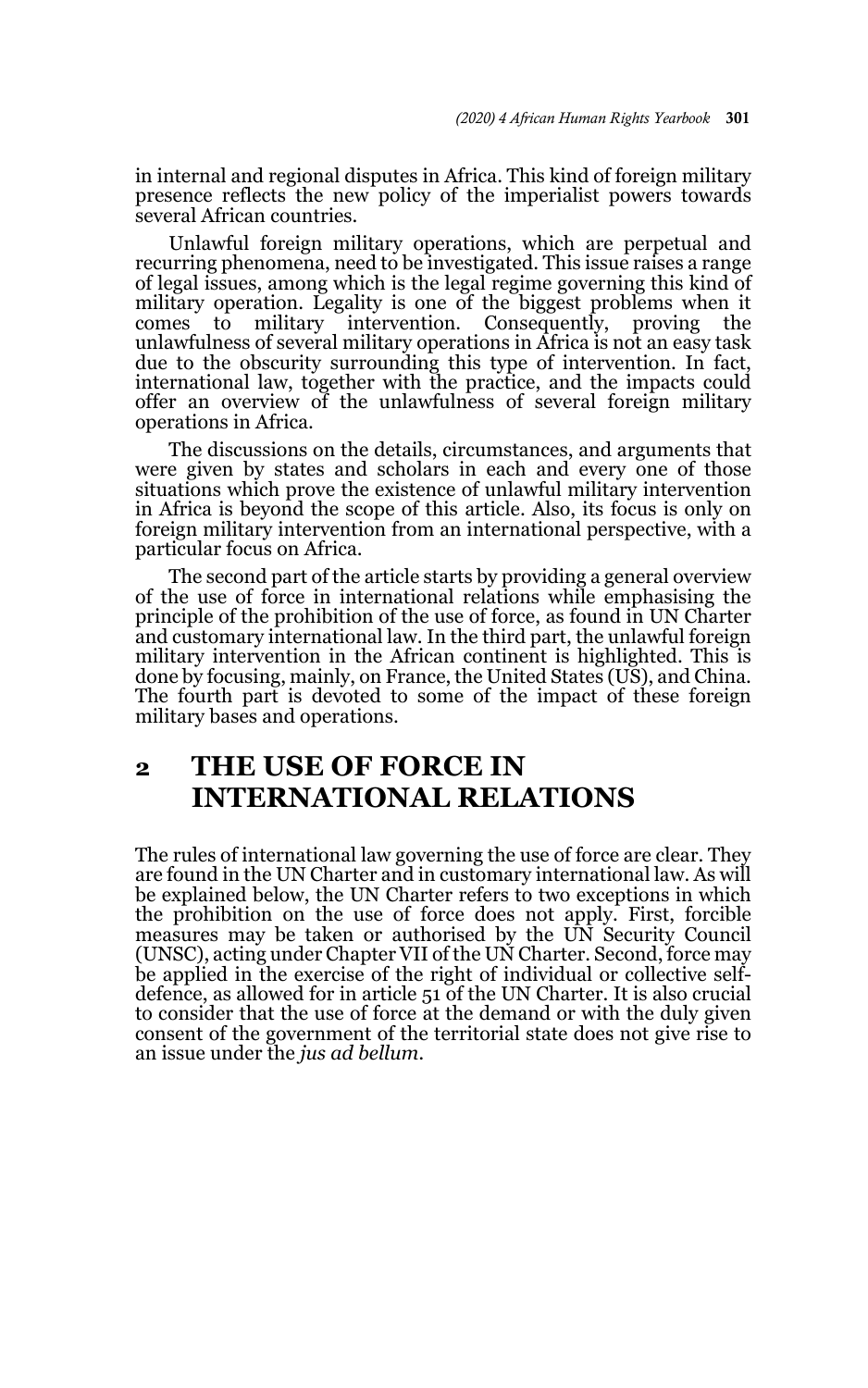### **2.1 The sacred principle of the prohibition of the use of force**

The prohibition of the threat or use of force is 'one of the cornerstones of the modern international legal order'.15 Indeed, the use of force in international relations is restrained by both customary international law and by treaty law, mainly the UN Charter. Article 2(4) of the UN Charter explicitly prohibits UN member states from using force directed against the territorial integrity or political independence of another state, or in any other way incompatible with the objectives of the UN.<sup>16</sup>

The 'use of force' is prohibited between states under international law, both under treaty and customary law.<sup>17</sup> The question is whether the customary norm of the prohibition of the use of force is identical to or distinctive from the treaty norm.18 In the *Nicaragua* judgment, the International Court of Justice (ICJ) approved the similarities and correlation between the principle of the prohibition of the use of force in article  $2(4)$  of the UN Charter and customary international law.<sup>19</sup> In this context, D'Amato observes that even though treaty and customary norms are identical, they might develop independently, and their<br>content may evolve.<sup>20</sup> While the majority of scholars, as well as the International Law Commission (ILC) and ICJ, view the prohibition of the use of force as having the character of *jus cogens,*21 others challenge its peremptory character. For instance, Green questions whether the prohibition of the use of force is a *jus cogens* norm.22 The author states that the prohibition of the use of force with the prohibition of the threat of force in article 2(4) leads to issues, given that the ban on the threat of force is certainly not peremptory in character. The crucial issue is the derogations to the prohibition of the use of force. He concludes that it is impossible to consider the prohibition of the use of force as peremptory, given that its derogations, related to self-defence and collective security, are universally accepted.<sup>23</sup>

15 O Dörr 'Use of force, prohibition of' (2015) *Max Planck Encyclopaedias of International Law* https://opil.ouplaw.com/view/10.1093/law:epil/9780199231 690/law-9780199231690-e427 (accessed 5 June 2020).

- 17 F Delerue *Cyber operations and international law* (2020) 281.
- 18 As above.
- 19 Case Military and Paramilitary Activities in and Against Nicaragua (*Nicaragua v the United States of America*) (27 June 1986) (1986) ICJ Reports 14, 89, para 187.
- 20 A D'Amato 'Trashing customary international law' (1987) 81 *American Journal of International Law* 101 104.
- 21 J Charney 'Anticipatory humanitarian intervention in Kosovo' (1999) 93 *American Journal of International Law* 834 837; N Wheeler *Saving strangers: humanitarian intervention in international society* (2002) 44 45; L Moir *Reappraising the resort to force: international law, jus ad bellum and the war on terror* (2010).
- 22 J Green 'Questioning the peremptory status of the prohibition of the use of force' (2011) 32 *Michigan Journal of International Law* 216.
- 23 As above.

<sup>16</sup> Art 2(4), UN Charter.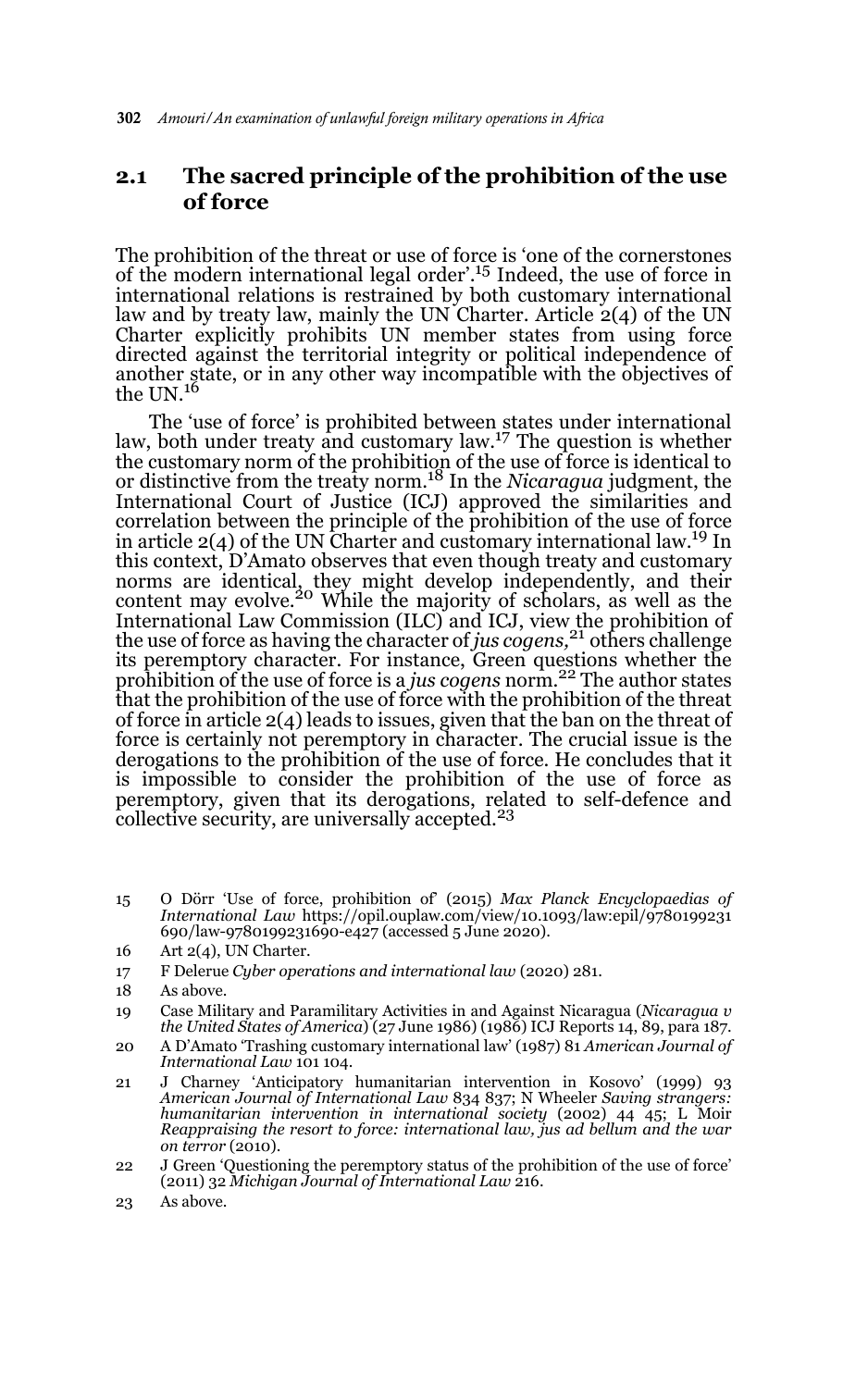In any case, it must be admitted that the interpretation of the use of force and its derogations is still controversial among scholars. Two main approaches are recognized.<sup>24</sup> First, a 'restrictive approach' is advocated, based on the strict interpretation of the prohibition of the use of force, authorising the use of force only when it appears to be necessary. Many authors prefer a legally and textually oriented method to interpret the rule.<sup>25</sup> Henderson supports a rather restrictive interpretation of the relevant provisions of the UN Charter, claiming that those articles must not be modified in spite of the new interpretations that appeared and increased in the last decades.<sup>26</sup> In a similar, but somewhat narrower context, Kolb supports a strict obligation to respect *jus contra bellum.* The author uses moral or pragmatic arguments to interpret the legal regime of the use of force and the maintenance of peace in international relations.<sup>27</sup>

Gray focuses on the practice, and the will, of states to confirm that different doctrinal intents aiming at easing the prohibition on the use of force have failed.<sup>28</sup> In response to the UN initiated major reports on the future of the Charter system, Gray considers that the efforts to amend or reinterpret the Charter provisions on the use of force are neither desirable nor likely to succeed. She also rejects any right of pre-emptive self-defence and advocated a responsibility to protect in cases of genocide or massive violations of human rights.<sup>29</sup> Furthermore, the author argues that states should not be permitted to aid another government's military in order to suppress rebellion 'when a civil war is taking place and control of the state's territory was divided between warring parties'.30 In the same vein, Schachter notes that

[m]any legal scholars (and some UN resolutions, by implication) support the proposition that direct or indirect armed intervention on either side in a civil war is illegal. Under article 2(4) intervention constitutes a use of force 'against the political independence' of the state in question because it interferes with its people's right to determine their own political destiny.<sup>31</sup>

- 26 CH Henderson *The use of force and international law* (2018) 28, 33.
- 27 R Kolb *International law on the maintenance of peace. Jus contra bellum* (2018).
- 28 CH Gray *International law and the use of force* (2018) 79, 82.
- 29 As above.
- 30 As above.
- 31 T Christakis & K Bannelier 'French military intervention in Mali: It's legal but … why? Part II: Consent and UNSC authorisation' EJIL*: TALK!* 25 January 2013 http://www.ejiltalk.org/french-military-intervention-in-mali-its-legal-butwhypart-2-consent-and-unsc-authorisation/ (accessed 19 September 2020).

<sup>24</sup> O Corten 'The controversies over the customary prohibition on the use of force: a methodological debate' (2005) 16 *European Journal of International Law* 803 822.

<sup>25</sup> As above.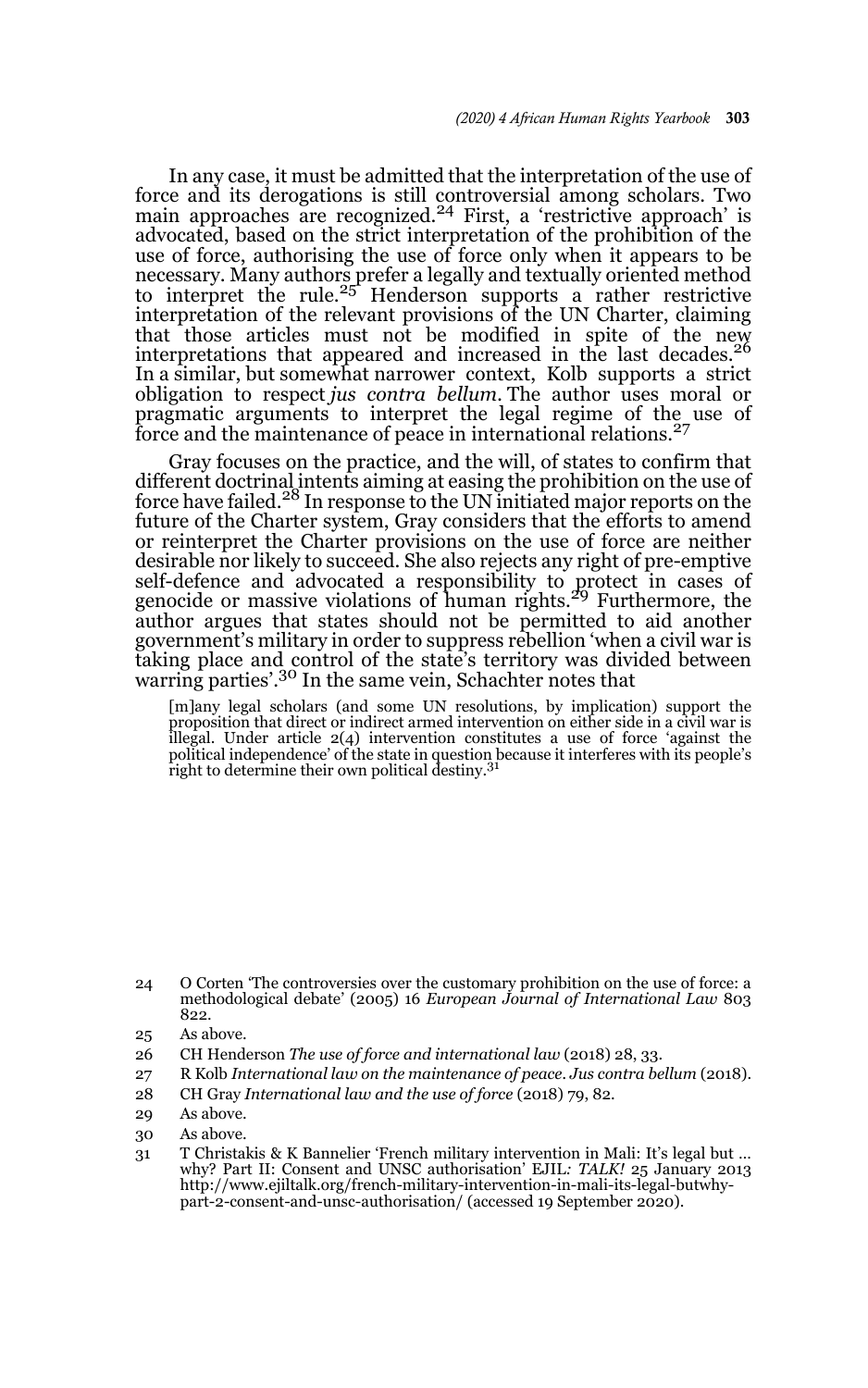Turning to Africa, in the *Case Concerning Armed Activities on the Territory of the Congo*, the ICJ interpreted the prohibition of the use of force restrictively and found that Uganda acted unlawfully.32 The Court held that the armed activities of Uganda in the Democratic Republic of Congo between August 1998 and June 2003 violated the international prohibition against aggressive use of force as well as international human rights and international humanitarian law.<sup>33</sup>

Second, the 'extensive approach' tends to favour a very flexible interpretation when it comes to the prohibition of the use of force. This approach admits more derogation such as 'preventive self-defence', 'humanitarian intervention', or even the implicit authorisation of the UNSC.34 In other words, the flexible approach is based on a broad definition of self-defence, a rejection of a UN monopoly to authorise military actions, and the admissibility of humanitarian or pro-democratic interventions.35 Franck claims that the evolution of custom shows a tendency to accept the legality of many actions conducted in the name of self-defence, humanitarian intervention, or even countermeasures. The author also promotes 'the concept of mitigation, which allows some 'limited violations' of the UN Charter'.<sup>36</sup>

While the restrictive approach should be promoted in the sphere of international relations between UN member states, practice shows that the opposite is the case. However, by and large, the broad interpretation approach seems to be increasingly neglected. At the African level, a wide range of international military installations is currently operating in several African countries like Djibouti, Mali and Libya. It seems increasingly obvious that the most powerful states are deploying their military bases in Africa to pursue their geostrategic interests*.* <sup>37</sup> This raises questions about the legal basis for such military deployment and intervention. Except for states' 'right of self-defence, the UNSC 'possesses the legal monopoly on the use of force'.<sup>38</sup> Thus, the intervention without the UNSC's clear approval is a breach of the UN Charter.39 However, the question, essentially, is whether the UNSC is the only authority able to authorise states to use force. This question

- 32 Case concerning Armed Activities on the Territory of the Congo (*Congo v Uganda*) (19 December 2005) (2005) ICJ Reports 168.
- 33 M McGuinness 'Case concerning armed activities on the territory of the Congo: The ICJ finds Uganda acted unlawfully and orders reparations' (2006) 10 *The American Society of International Law Insights.* http://www.asil.org/insights/ 2006/01/insights060109.html (accessed 19 September 2020).
- 34 T Findlay *The use of force in UN peace operations* (2002) 6; CH Tams 'The use of force against terrorists' (2009) 20 *European Journal of International Law* 388.
- 35 Corten (n 24) 803.
- 36 T Franck *Recourse to force: state action against threats and armed attacks* (2002) 21 29.
- 37 A Samson 'The Grand Weiqi board: reconsidering China's role in Africa' (2011) 7 *Security Challenges* 61 62; S Degang & Y Zoubir 'The eagle's nest in the Horn of Africa: US military strategic deployment in Djibouti' (2016) 51 *Africa Spectrum* 111 120.
- 38 W Slomanson *Fundamental perspectives on international law* (2010) 476 477.
- 39 G Evans 'When may state use force?' *Australian Strategic Policy Institute* 30 April 2018 https://www.aspistrategist.org.au/ (accessed 6 June 2020).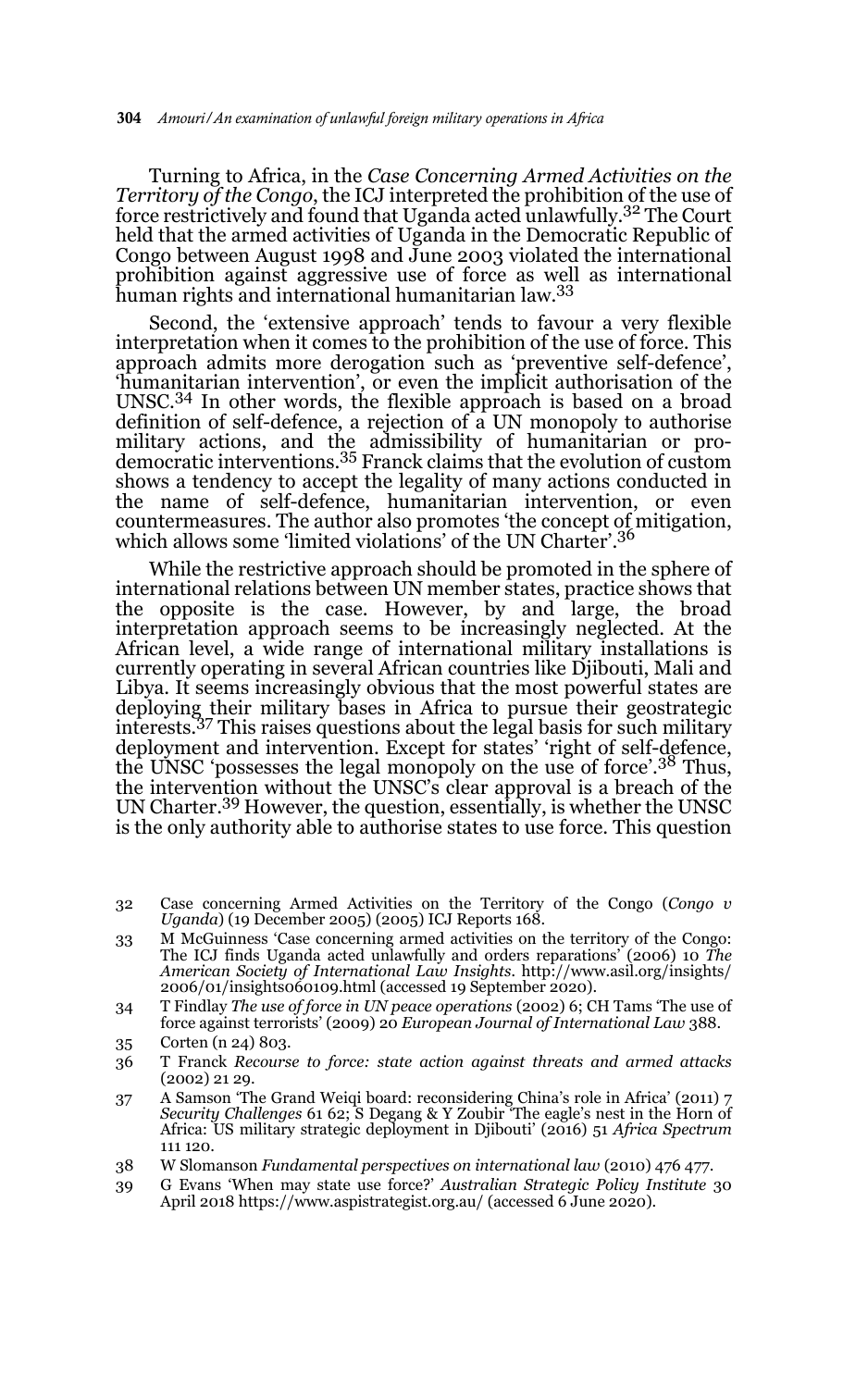seems difficult to address, as the conventional sources are rather limited. Article 2(4) and Chapters VII and VIII of the UN Charter are far from providing explicit answers to the question raised. Thus, the answer can be found mainly in customary international law, with all the difficulties surrounding the task of establishing that law.

The idea that a military intervention within another sovereign state might be permissible, even without the endorsement of the government of that state, has a 'distinguished lineage in international legal and moral discourse'.40 In other words, military intervention could be legitimate as a 'response to horrors as systematic attacks by a government on its own people, genocide, widespread starvation or complete failure of the government to ensure the most elementary conditions of life'.41 Ironically, the world failed to intervene in Rwanda where almost a million people were killed due to the lack of intervention by the international community.

In the African context, article 4(h) of the Constitutive Act of the African Union (AU) establishes the right of the AU to intervene in a member state to prevent grave violations of human rights namely: war crimes, genocide and crimes against humanity.42 Subsequently, the AU added amendments to enlarge the Constitutive Act to extend the right of intervention to 'a serious threat to a legitimate order to restore peace and stability to the member state of the Union upon the recommendation of the Peace and Security Council'.43 It is evident that by the intervention, the AU Constitutive Act involves military intervention authorised by the AU Assembly and executed by African forces in an African states, where at least one of the grave circumstances cited above happens.<sup>44</sup> However, article  $4(h)$  does not state whether the AU should request prior authorisation from the UNSC, leading to many interpretations.45 Legally speaking, the AU needs authorisation from UNSC in the sense of article 53 of the UN Charter, which stipulates that no 'enforcement action shall be taken under regional arrangements or by regional agencies without the authorisation of the Security Council'. The matter of military intervention within the framework of the AU, as a regional organisation, is beyond the scope of this paper. The emphasis in this article is on foreign military intervention from a purely international perspective, with a particular focus on Africa.

- 41 A Roberts 'The road to hell … a critique of humanitarian intervention' (1993) 16 *Harvard International Review* 2.
- 42 Art 4(h), AU Constitutive Act.
- 43 African Union 'Protocol on Amendments to the Constitutive Act of the African Union' 11 July 2003; not yet in force.
- 44 G Amvane 'Intervention pursuant to article 4(h) of the Constitutive Act of the African Union without United Nations Security Council authorisation' (2015) 15 *African Human Rights Law Journal* 282 286.
- 45 As above.

<sup>40</sup> M Ramuhala *Military intervention in Africa after the Cold War* (2001) 24.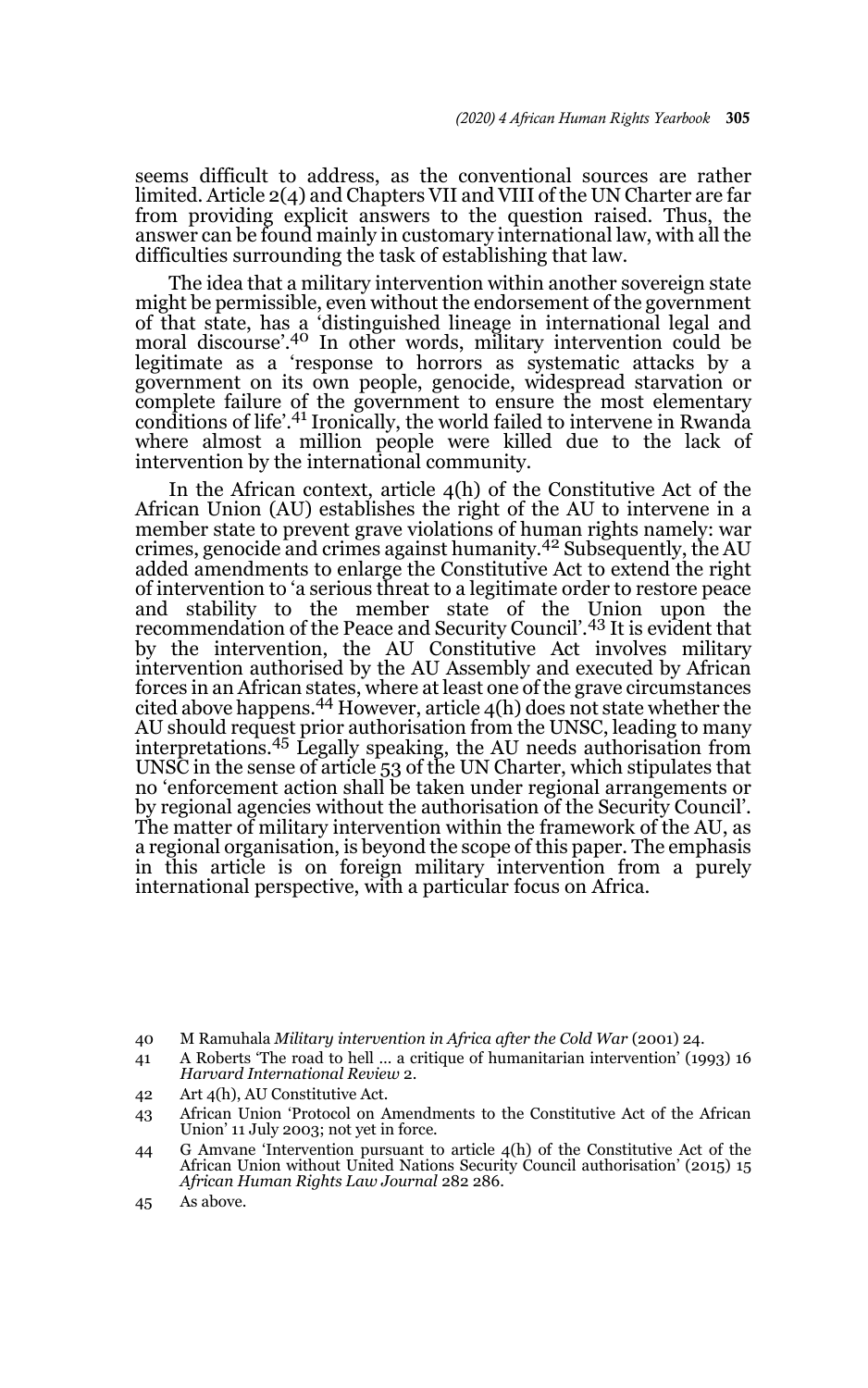## **2.2 The use of force authorised by the United Nations Security Council**

As noted in the previous section, the legal framework governing the military intervention and the use of force in international law is enshrined in the UN Charter. Under the UN Charter, the use of armed force is expressly allowed only in two cases: on the one hand, when it comes to 'self-defence'46 and, on the other hand, when the UN itself, through the UNSC, authorised under the provisions of Chapter VII, 'the lawful use of force'.47 While it is not expressly mentioned in the UN Charter, the right of self-defence against non-state actors has been increasingly invoked and admitted in practice even if its lawfulness has<br>not yet been clearly proved.<sup>48</sup> The focus on this part will not be on the inherent right of collective or individual self-defence if an armed attack occurs against a member of the UN in the sense of article 51 of the UN Charter, but on the use of force by the UNSC if international peace and security are threatened.

The UN Charter is built around the objective of maintaining the international peace and security. Article 24 of the UN Charter entrusts the UNSC with the 'primary responsibility for the maintenance of international peace and security'.<sup>49</sup> To ensure that it thoroughly plays this role, the UNSC acts on behalf of the United Nations member states.50 The functions and powers of the UNSC are very broad, including the use of military force, if necessary. However, this does not mean that its power is limitless. The Council is 'bound by fundamental principles of a peremptory or *jus cogens* character, in carrying out its functions and responsibilities, although there is no universal agreement as to which principles would include'.<sup>51</sup>

Thus, the UNSC may use force in case of threats to international peace and security. 'Before the Security Council can adopt enforcement measures, it has to determine the existence of any threat to the peace, breach of the peace or act of aggression.<sup>'52</sup> The range of situations which the Council determined as giving rise to threats to the peace

- 50 Art 25, UN Charter stipulates: 'The Members of the United Nations agree to accept and carry out the decisions of the Security Council in accordance with the present Charter<sup>5</sup>.
- 51 T Gill 'The legal characterization and basis for enforcement operations and peace enforcement operations under the UN Charter' in T Gill & D Fleck (eds) *The handbook of the international law of military operations* (2010) 84.
- 52 Art 39, UN Charter.

<sup>46</sup> E De Wet *The Chapter VII powers of the United Nations Security Council* (2004) 262.

<sup>47</sup> As above.

<sup>48</sup> N Tsagourias *'*Self-defence against non-state actors: the interaction between selfdefence as a primary rule and self-defence as a secondary rule' (2016) 29 *Leiden Journal of International Law* 801-825.

<sup>49</sup> Art 24(1), UN Charter stipulates: 'In order to ensure prompt and effective action by the United Nations, its Members confer on the Security Council primary responsibility for the maintenance of international peace and security, and agree that in carrying out its duties under this responsibility the Security Council acts on their behalf'.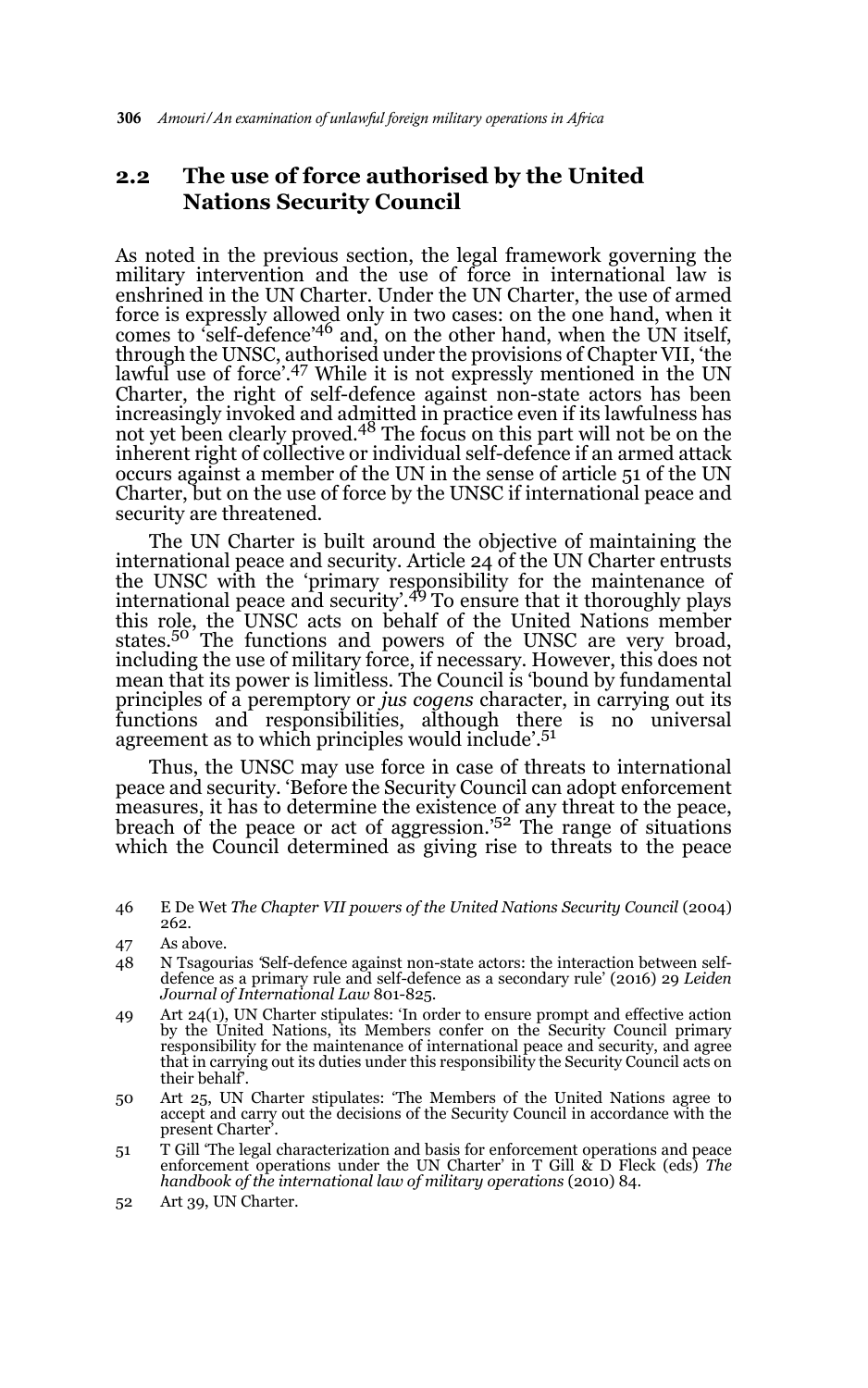covers 'country-specific situations such as inter- or intra-state conflicts or internal conflicts with a regional or sub-regional dimension'.53 For this reason, all the member states have a duty 'to make available to the UNSC, on its call and in accordance with a special agreement or agreements, armed forces, assistance, and facilities, including rights of passage, necessary for the purpose of maintaining international peace and security'.54 Also, the UN Charter established a subsidiary body of the UNSC, which is the Military Staff Committee (MSC). The main mission of the Committee is to advise and support the UNSC on all questions concerning the UNSC's 'military requirements for the maintenance of international peace and security, the employment and command of forces placed at its disposal, the regulation or armaments, and possible disarmament'.<sup>55</sup> According to the UN Charter the Military Staff Committee must 'consist of the Chiefs of Staff or the permanent<br>members of the UNSC or their representatives'<sup>56</sup> and that the MSC 'shall be responsible under the UNSC for the strategic direction of any armed forces placed at the disposal of the Security Council'.<sup>57</sup>

The provisions of chapter VII of the UN Charter were ambitious. However, in practice, the MSC met regularly for some years,<sup>58</sup> but the military arrangements under article 43 of the UN Charter have never been concluded. In this context, Young investigated the causes that prevented the UN from establishing a standing military force under the direct control of the UNSC on the advice of the MSC. He concluded that the great potential of solidarity and agreement, which had marked the war effort and which had 'carried over into drafting of the Charter, broke down, leading to the polarisation of the international system and the onset of the cold war'.59 In the same vein, Roberts and Zaum considered that 'the disagreement among the P5 about the size, the composition, and basing arrangement of national contributions' are behind the inability of the UNSC to establish permanent armed<br>forces.<sup>60</sup> Without going into all the details, which require an explanation of a political, military, and legal nature, the UNSC fails to implement a standing UN military force. To overcome that deadlock, the UN developed the concept of peacekeeping, <sup>61</sup> which was not included in the Charter, and the practice of authorisation or delegation of military intervention.

The UNSC may recourse to the delegation of military intervention in case of a threat to international peace or security. However, the

- 53 As above.
- 54 Art 43, UN Charter.
- 55 Art 47(1), UN Charter.
- 56 Art 47(2), UN Charter.
- 57 Art 47(3), UN Charter.
- 58 L Burns & N Heathcote *Peacekeeping by UN forces: from Suez to the Congo* (1963) 197*.*
- 59 O Young *The intermediaries: third parties in international crises* 1967 122.
- 60 A Roberts & D Zaum *Selective security: war and the United Nations Security Council since 1945* (2008) 48.
- 61 M Goulding 'The evolution of United Nations peacekeeping' (1993) 69 *International Affairs* 451 464.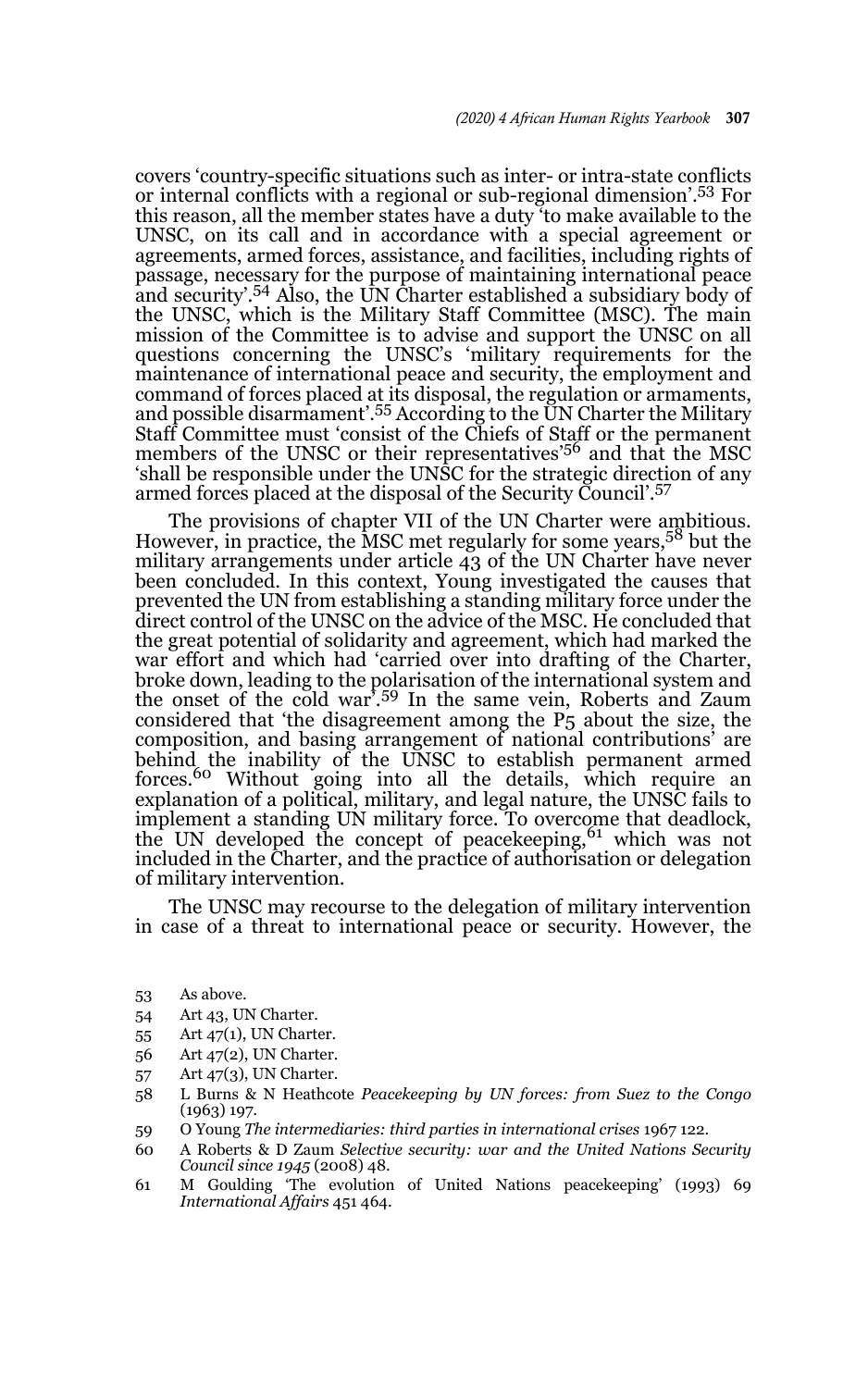delegation of military intervention is not explicitly enshrined in the Charter, but it has been recognized by practice. Thus, the basis of the practice of military delegation can be deducted through an extensive interpretation of the UN Charter. That is to say, that the UN Charter recognises, implicitly, the practice of delegation of military intervention*.* <sup>62</sup> Therefore, every foreign military intervention must be based on prior authorisation from the UNSC. However, one important 'area of debate that began in the wake of the US-led invasion of Iraq remains unresolved: does the use of force necessitate a direct resolution from the UNSC sanctioning such action' or is 'implied Security Council<br>authorisation' sufficient?<sup>63</sup>

The UN General Assembly (UNGA) can recommend collective measures to member states when the Security Council has failed to 'exercise its primary responsibility for the maintenance of international peace and security in any case where there appears to be a threat to the peace, breach of the peace, or act of aggression'.64 Also, regional organisations have the authority to react to situations that threaten international peace and security with the authorisation of the UN Security Council.<sup>65</sup> Such intervention has happened in various cases, including several within Africa. There are several examples of military interventions carried out in Africa under the auspices of the UN. Some military operations succeeded while others failed.<sup>66</sup> Of interest here, are the unsuccessful operations of military interventions. Darfur and Rwanda are examples of failed military interventions. What were the reasons for failure?

The UN failed to prevent the Rwandan genocide by intervening much later, after the death of almost a million people. In this context, Barnett reveals the UN's 'sins of omission' and moral responsibility for the deaths of hundreds of thousands.<sup>67</sup> Additionally, the US' response to the Rwandan genocide demonstrates all three major reasons for inaction: the 'shadow of Somalia' as well as inaction because of a lack of<br>national interest and internal pressure.<sup>68</sup>In the same vein, Power considers that 'Rwanda is emblazoned in the popular consciousness as a failure to take action, a case in which political will was the key stumbling block to action'. According to her, 'American leaders did not

- 66 Ramuhala (n 40) 60.
- 67 M Barnett *Eyewitness to a genocide: the United Nations and Rwanda* (2002) 46 48.
- 68 As above.

<sup>62</sup> UN Secretary-General's Reports on UN/Regional relations, UN Doc S/2006/590, S/2008/186.

<sup>63</sup> J Sarkin 'The role of the United Nations, the African Union, and Africa's subregional organisations in dealing with Africa's human rights problems: connecting humanitarian intervention and the responsibility to protect' (2009) 53 *Journal of African Law* 6.

<sup>64</sup> Report of the International Commission on Intervention and State Sovereignty, para 6.30. http://responsibilitytoprotect.org/ICISS%20Report.pdf (accessed 20 September 2020).

<sup>65</sup> Art 53, UN Charter.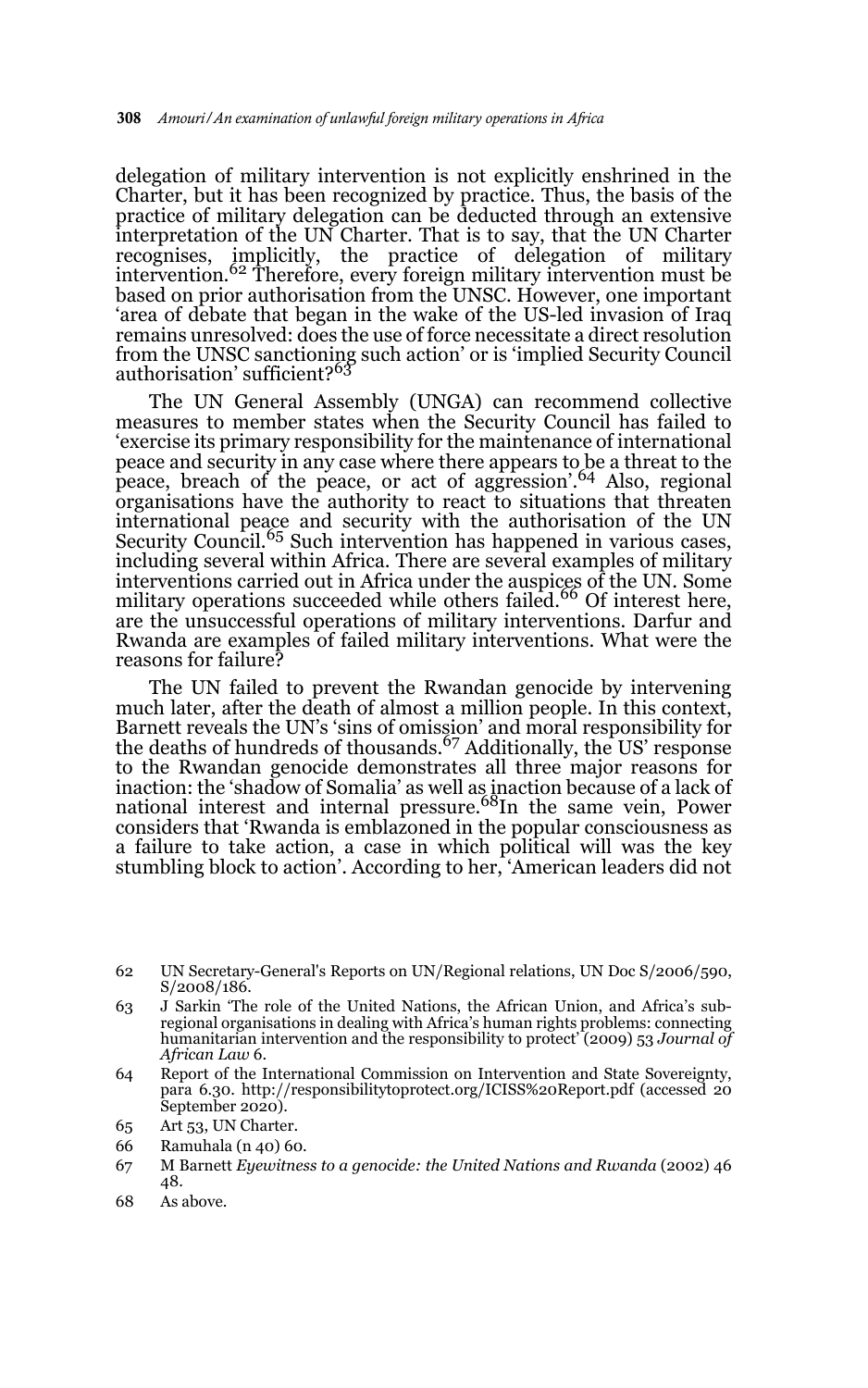act because they did not want to'.69 Likewise, the UN and international community failed in restoring peace to Darfur. Powell considered the Darfur conflict genocide and announced it as the worst humanitarian crisis of the 21st century.70 Initially, the UN attitude to the conflict in Darfur was marked by considerable reluctance to take action and a tendency towards half measures. The EU and NATO have made it clear<br>that they would not commit their own forces.<sup>71</sup> China has also failed to respond because of its oil ties to Sudan.

Failure to intervene in Rwanda and Darfur begs the question of who must intervene and why? These questions arise from the fact that neither states nor non-state actors intervened at a time when the intervention was expected. Additionally, quite perplexing, is whether all the military operations conducted in Africa were built on authorisation from the UNSC or any legal basis? Also, there is a profound contradiction between the supposed norm of nonintervention and the consistent interventionist practices of states.<sup>72</sup> Adding to the controversy is the issue relating to what constitutes a threat to international peace and security. Are peaceful demonstrations by people demanding political changes, to be considered a threat to international peace justifying military intervention?

## **3 THE PRACTICE OF UNLAWFUL FOREIGN MILITARY INTERVENTION ON THE AFRICAN CONTINENT**

Certainly, there is an important difference between the diverse types of foreign military operations in Africa. Even though they are not always successful, the operations undertaken under aegis of the UN are generally 'better funded and equipped, invoke selection criteria that should produce fewer grievances' than other operations operated by regional organisations or states.<sup>73</sup>

The foreign military operations undertaken, unilaterally, are recognised as unlawful. In this context, there has been criticism about the military presence of the US and France in Africa. Also, a remarkable number of other foreign powers like China 'have quietly been putting boots on African soil over the past couple of decades, though attracting

<sup>69</sup> S Power 'Remember Rwanda but take action in Sudan' *The New York Times* 6 April 2004. https://www.nytimes.com/2004/04/06/opinion/rememberrwanda -but-take-action-in-sudan.html (accessed 20 September 2020).

<sup>70 &#</sup>x27;Powell calls Sudan killings genocide' *CNN* 9 September 2004. https://edition. cnn.com/2004/WORLD/africa/09/09/sudan.powell/ (accessed 20 September 2020).

<sup>71</sup> As above.

<sup>72</sup> S Krasner *Sovereignty: organised hypocrisy* (1999) 9 25.

<sup>73</sup> R Schiel and others 'Peacekeeping deployments and mutinies in African sending states' (2020) 16 *Foreign Policy Analysis* 251.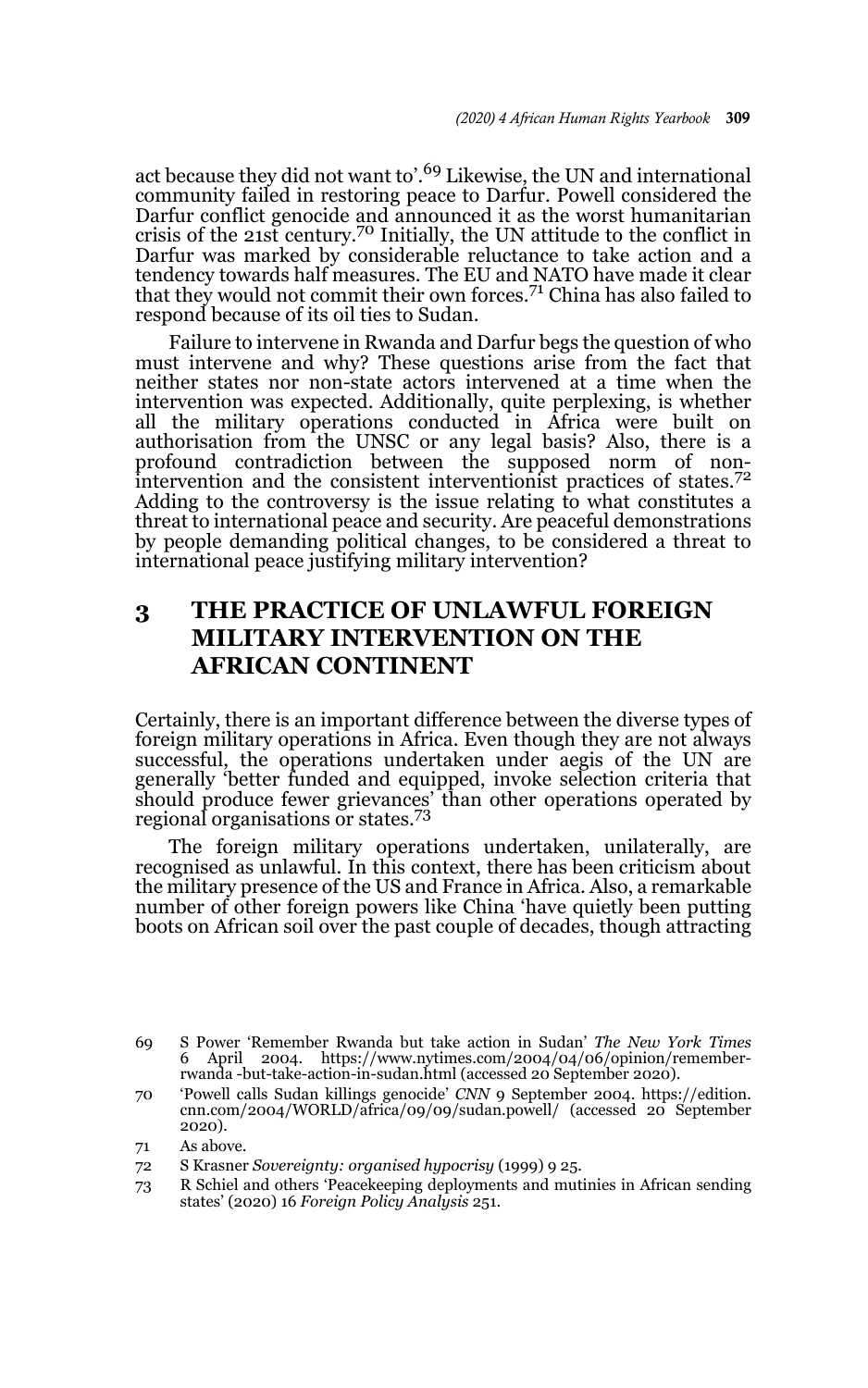little attention'.74 Does the UN or the AU endorse all those military operations? Are they controlling them? And if not, should Africans be worried?

While some of those foreign military operations and bases are the outcome of bilateral agreements between some AU member states and foreign powers, others are not.75 In this context, the PSC did not stop expressing concerns about those bases on the continent and the establishment of new ones.76 For instance, in April 2016, the Council called on member states to be 'circumspect' when 'entering into agreements' that would lead to the establishment of foreign military bases in their countries.77 Despite its expression of concern, nevertheless, the number of foreign military operations and bases seems not to be decreasing. It is difficult to enumerate all military bases and operations in all the African countries, but it is claimed that the US and France have the most troops on the continent.<sup>78</sup>

Excluding UN operations, France maintains a military presence in Francophone areas of eastern, central, and western Africa, that involves an estimated 8,700 military personnel spread across the continent in various military operations and missions.79 Also, the US has established a major military presence on the continent. Since the attacks of 11 September 2001 attacks, the US military has built 'a sprawling network of outposts in more than a dozen African countries<sup>'</sup>.<sup>80</sup> In 2020, the Pentagon map shows a network of 29 US  $\frac{81}{100}$  and  $\frac{81}{100}$  Furthermore, new actors such as China, Turkey, and

- 74 P Fabricius 'AU summit 30: Should Africa worry about a growing foreign military presence?' *Institute for Security Studies* 25 January 2018. https://issafrica.org/ iss-today/au-summit-30-should-africa-worry-about-a-growing-foreign-militarypresence (accessed 22 September 2020).
- 75 A Asamoah 'Will countries heed the AU Peace and Security Council's concerns about foreign military bases on the continent?' *Institute for Security Council* 27 August 2019 https://issafrica.org/iss-today/proceed-with-caution-africasgrowing-foreign-military-presence (accessed 19 June 2020).
- 76 As above.
- 77 M Diatta and others *'*ISS Peace and Security Council Report Questions over foreign military presence in Africa' (2019) 116 *Institute for Security Studies* 4 6.
- 78 As above.
- 79 A Sundberg 'France: A continuing military presence in Francophone Africa' FOI Memo 6814 (2019). For example, in Djibouti, France has a permanent force of 1,450 troops, is its largest overseas military base and the biggest permanent foreign establishment in Africa. In Dakar, Senegal, and Libreville, Gabon, France has regional cooperation bases (POC, Pôle Opérationnel de Coopération) that provide special support to their host countries and neighbours.
- 80 N Turse 'Obama's scramble for Africa: US military operations on the continent have accelerated far beyond the more limited actions of the Bush years' *Aljazeera* 15 July 2012 https://www.aljazeera.com/indepth/opinion/2012/07/2012715839 1089237.html (accessed 20 June 2020).
- 81 N Turse 'Pentagon's own map of US bases in Africa contradicts its claim of 'Light' Footprint' *The Intercept* 27 February 2020. https://theintercept.com/2020/02/ 27/africa-us-military-bases-africom/ (accessed 20 June 2020). In 2019, there were between 6,000 and 7,000 US troops in Africa.

The largest numbers of US troops in Africa are in Djibouti. Also, the US has roughly 400 troops in Somalia. Other military outposts are deployed in Somalia, Cameroon, Kenya, Mali, Niger, and Burkina Faso, Libya, etc.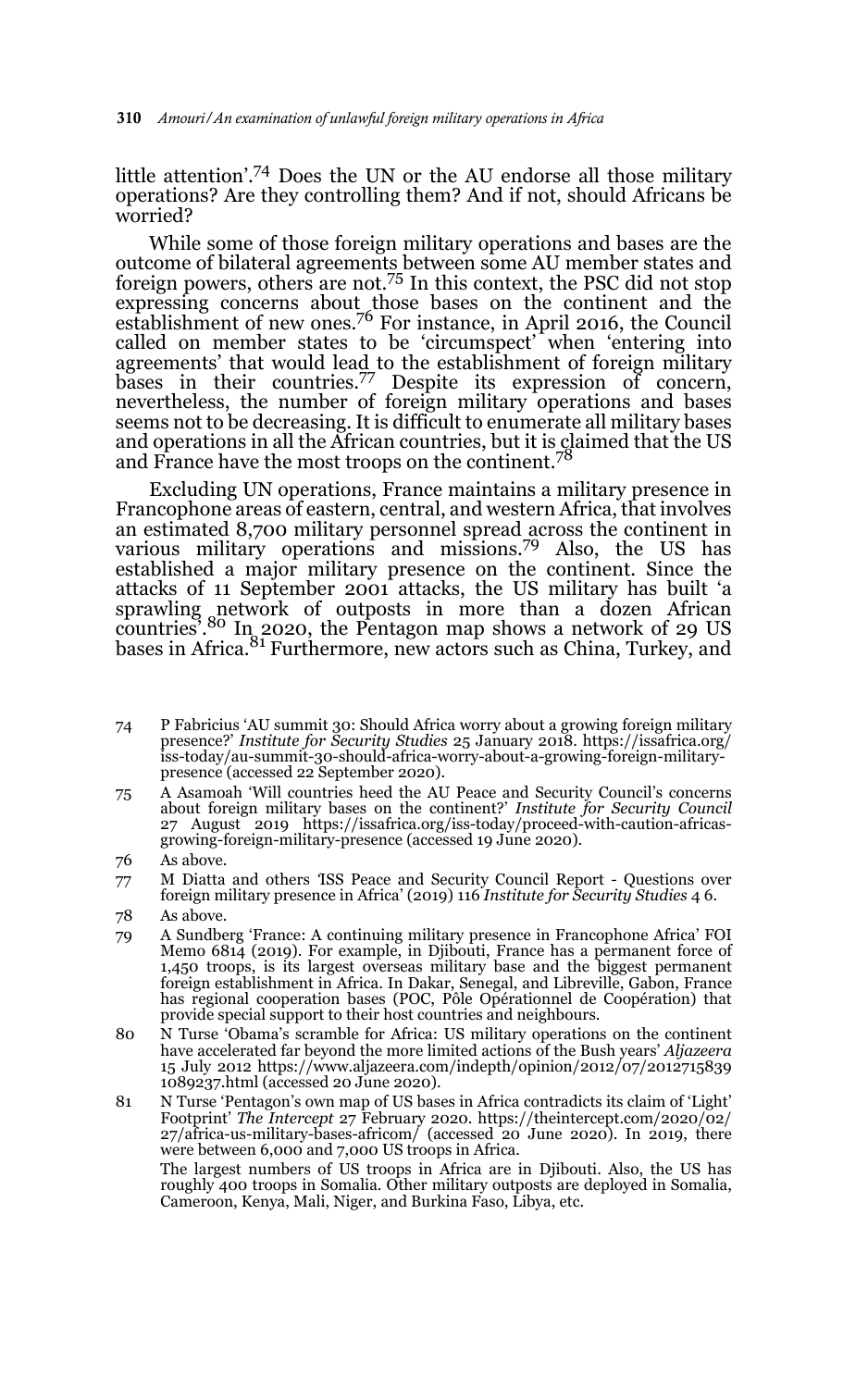the United Arab Emirates have set up military bases in the African Continent. Russia, on its part, is regularly extending its military influence across Africa by increasing arms sales, security agreements, and training programs.

In principle, nothing in the UN Charter nor the AU Constitutive Act prohibits governments from concluding military cooperation agreements. All governments, including the African states, enjoy the full right to conclude bilateral or multilateral military agreements. Speaking of military agreements, you may wonder what their purposes are exactly. And, if the UNSC has the responsibility, under the UN Charter, for the maintenance of international peace and security, then why do states resort to military agreements? Also, why does the AU continue to express concerns about this kind of agreement?

Bilateral and multilateral military cooperation has become a predominant feature of international military operations to resolve crises, such as combatting terrorism or conflict resolution. In other words, to respond to such various threats and crises, military organisations are increasingly operating in the context of the bilateral and multinational framework. This may be under the aegis of the UN as already discussed, but also more recently, in the context of regional supranational organisations such as the  $\text{AU}$  or just between states.<sup>83</sup> Also, it seems that the UN Charter permits or encourages military action independent of the UN itself. According to the former Secretary-General Boutros Boutros-Ghali, the absence of a clear definition of the concept of regional agreements by Chapter VIII of the Charter leaves the door open to the UN to interpret the cooperation with regional organisations in the area of military intervention.<sup>84</sup>

However, the controversies, surrounding several military operations occurring in many African countries, are incontestable. On closer inspection, it gets more complicated, especially that, both visible<br>and secret military bases are scattered across Africa.<sup>85</sup> Africa was a crucial geographical stake during the Cold War, and is once again emerging as an important area of strategic competition. As mentioned

- 83 J Soeters & P Manigart 'Military cooperation in multinational peace operations: managing cultural diversity and crisis response' (2008) *International Journal of Cooperative Information Systems* 2.
- 84 D Hamburg & K Ballentine 'Boutros-Ghali's agenda for peace: the foundation for a renewed United Nations' in Boutros Boutros-Ghali (eds) *Amicorum Discipulorumque Liber* (1998) 489-509.
- 85 K Watson 'Where does the US have troops in Africa, and why?' *CBS News* 23 October 2017. https://www.cbsnews.com/news/where-does-the-u-s-havetroops-in-africa-and-why/ (accessed 22 September 2020); T McCormick 'US operates drones from secret bases in Somalia' Foreign Policy, 2 July 2015. https://foreignpolicy.com/2015/07/02/exclusive-u-s-operates-drones-from-sec ret-bases-in-somalia-special-operations-jsoc-black-hawk-down/ (accessed 22 September 2020); Turse N<sup>7</sup>The stealth expansion of a secret US drone base in Africa' The Intercept 21 October 2015. https://theintercept.com/2015/10/21/ stealth-expansion-of-secret-us-drone-base-in-africa/ (accessed 22 September 2020).

<sup>82 &#</sup>x27;Russia exerts growing influence in Africa, worrying many in the West' *The New York Times* 28 January 2020 https://www.nytimes.com/2020/01/28/world/ africa/russia-africa-troops.html (accessed 20 June 2020).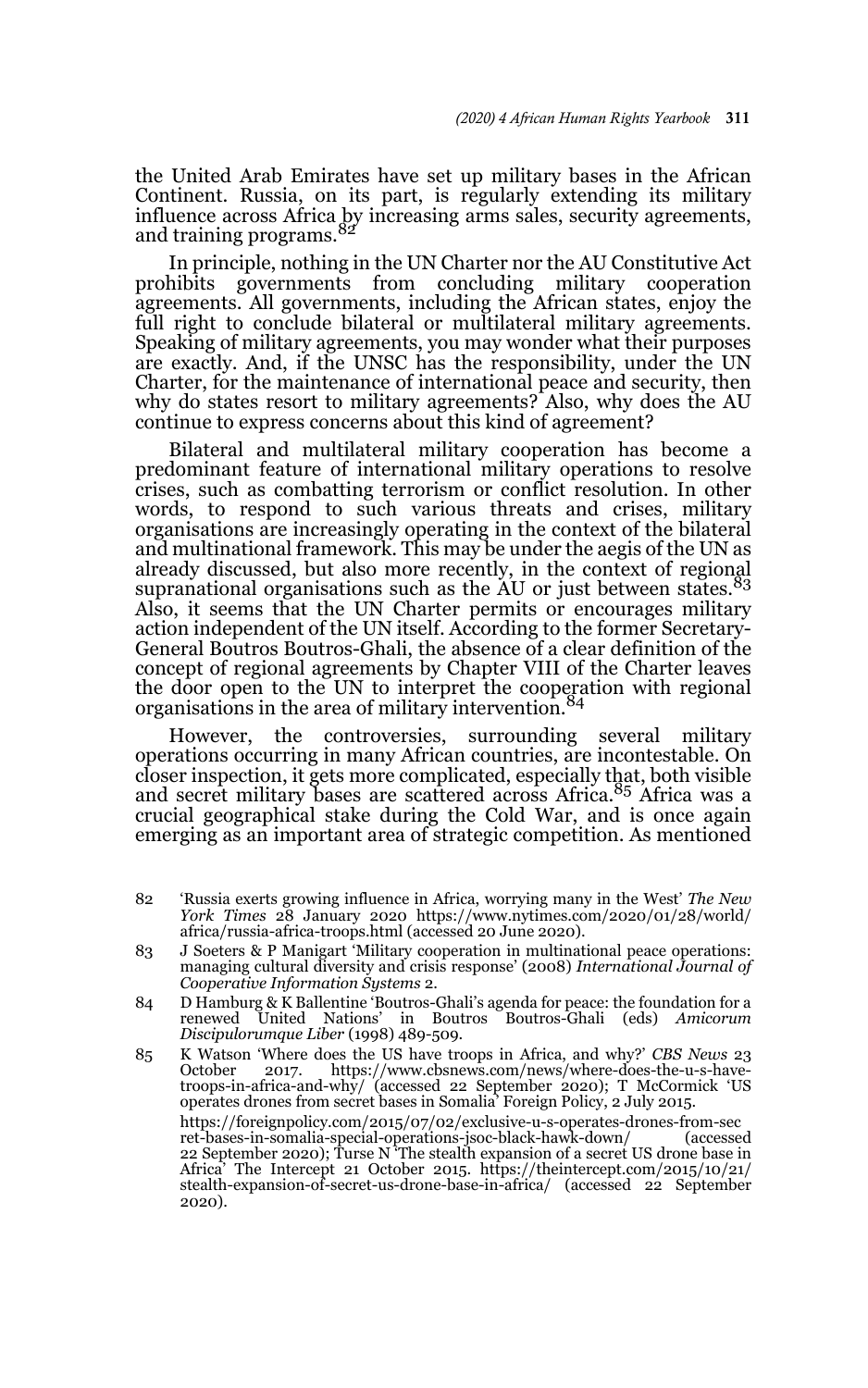earlier, while the US and France are at the forefront of conducting military operations on African soil, other military competitors, namely China and Russia, are rapidly expanding their military influence across Africa.

Among the former colonial powers that once ruled Africa, France is the only country to have continued, post-colonisation, to deploy its military bases and installations in Africa, establishing what has been defined as a 'permanent intervention'.87 Thus, decolonisation remains incomplete, and hence France's military post-colonial influence in Africa continues.88 This was manifested through the neo-colonial networks of defence treaties with the majority of former African colonies,89 in order to maintain a dominant role in its famous '*précarré'*, its African '*backyard*'.90 However, this kind of treaties has been largely criticised because it incorporates secret clauses, authorising the use of the territory and airspace of the African countries by the French army.<sup>91</sup> Also, neither the scope nor the limits of the French military intervention were clear.

Consequently, in the decades following the 1960s, when the colonial era ended, France continued to observe its former colonies in Africa as an 'exclusive sphere of influence'.92 A significant 'piece of the post-colonial jigsaw' was France's large military presence in Africa.<sup>93</sup> France intervened military across national boundaries in African states and territories. This large 'French militarism in Africa'94 was problematic with regard to its legal basis. It is within this context that the matter of the French unlawful military intervention arises.

Chafer and Cumming address the issue of the unlawfulness of the French military intervention in Africa.<sup>95</sup> They argue that 'until the

- 87 R Luckham 'French militarism in Africa' (1982) 24 *Review of African Political Economy* 56.
- 88 F McNamara *France in black Africa* (1989) 5.
- 89 S Decalo 'Modalities of civil-military stability in Africa' (1989) 27 *Journal of Modern African Studies* 547 551.
- 90 R Marchal 'France and Africa: the emergence of essential reforms?' (1998) 24 *International Affairs: Royal Institute of International Affairs* 361.
- 91 G Martin 'The historical, economic, and political bases of France's African policy' (1985) 23 Journal of Modern African Studies 198 204; A Türke 'New Defence<br>Partnership Treaties/Agreements of France in Africa' CERPESC 2013. http://europavarietas.org/csdp/csdpblog/new\_defence\_partnership\_ agreements\_of\_france\_in\_africa (accessed 22 September 2020) Revision of<br>defence agreements and the conclusion of new Agreements / Treaties establishing a defence partnership was completed during the period 2009-2012.
- 92 Assensoh & Assensoh (n 1 above).
- 93 I Benneyworth 'The ongoing relationship between France and its former African colonies' (2011) *E-International Relations* 2.

<sup>86 &#</sup>x27;Why foreign countries are scrambling to set up bases in Africa' *The Quint* 22 September 2020. https://www.thequint.com/news/world/why-foreign-countries -are-scrambling-to-set-up-bases-in-africa(accessed 22 September 2020).

<sup>94</sup> Luckham (n 87) 56.

<sup>95</sup> T Chafer & G Cumming 'France in the Sahel: a case of the reluctant multilateralism?' *The Conversation* 3 August 2020. https://theconversation.com/ france-in-the-sahel-a-case-of-the-reluctant-multilateralist-143467 22 September 2020).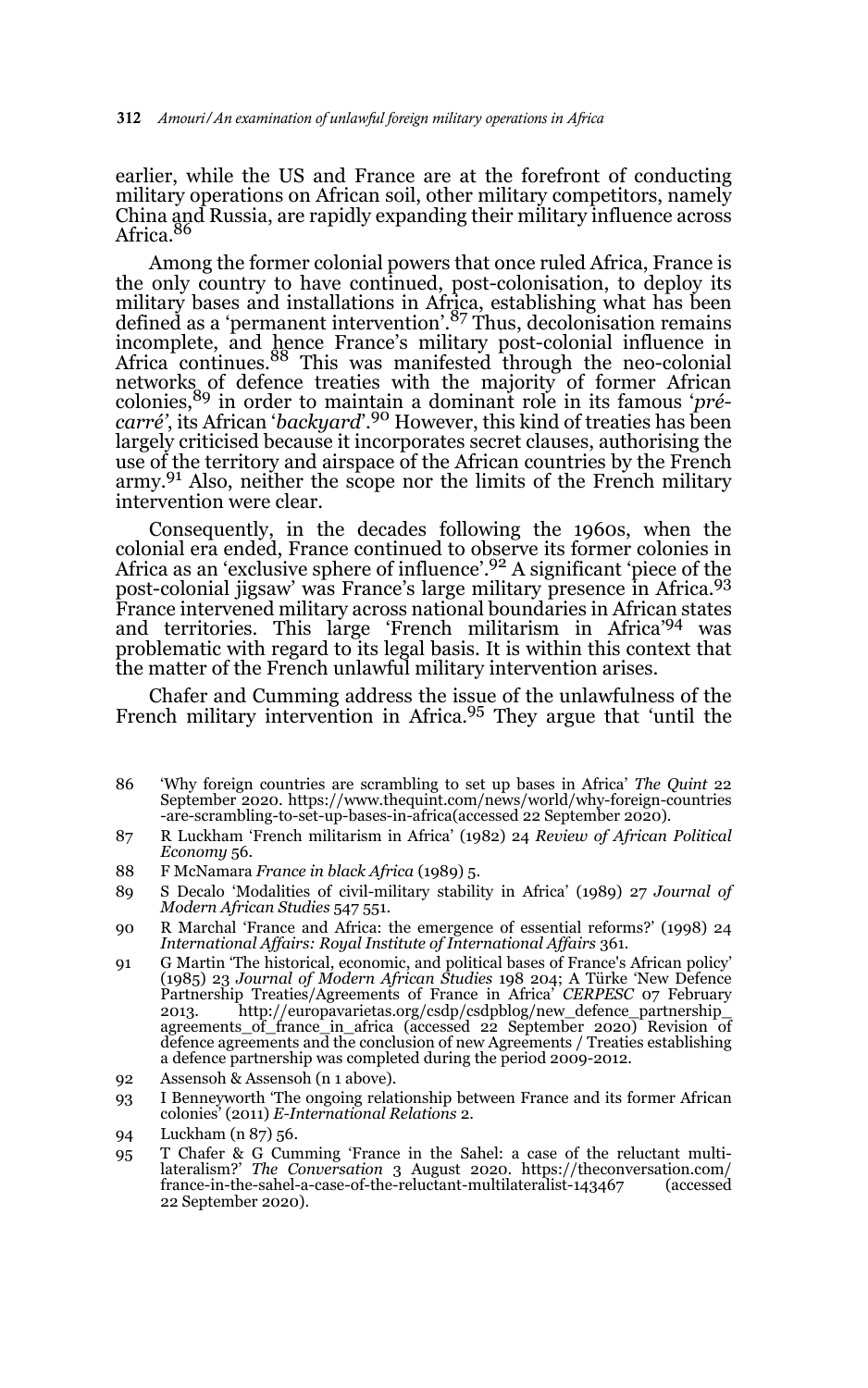1990s, French military interventions were mostly unilateral and accompanied by the practice of self-legitimation.' According to the authors, interventions were conducted based on 'the French interpretations of security'.<sup>96</sup> In other words, the rules of engagement and levels of force deployed were determined by France – without reference to external legitimating authorities.<sup>97</sup> In the same vein, Recchia asserts that French leaders deployed thousands of combat troops unilaterally on various missions.98 Critics have pointed out that France has a 'historical record of unilateral military interventionism' and is said to support the African political leaders, all of whom have arrived to power in an undemocratic way.99 France's support for numerous *coups d'état***,** dictators, and rebellions during the Cold War years is, to a large extent, a part of its unlawful military<br>intervention in Africa.<sup>100</sup>

There are numerous examples that illustrate this type of military intervention. One of the clearest examples of French unlawful military intervention was the reestablishment of Leon M'Ba as the President of Gabon after a transitory *coup d'état* in 1964.<sup>101</sup> Without even an official Gabonese request for assistance, French troops were flown in from Dakar and Brazzaville to support the authoritarian President. Once back in power, M'Ba was more repressive than ever.102 Many others followed: in Congo-Brazzaville, Chad, Benin, Rwanda, Togo, and<br>Central African Republic.<sup>103</sup> The Rwandan genocide represents a very extreme example of the consequences of the unlawful military intervention. French military troops have been accused of the participation and the execution of the Rwandese genocide.<sup>104</sup>

While the defence treaties and interventions were the most visible signs of France's post-independence involvement, the influence of the French military on the national defence policies and armies of Francophone African states seemed less obvious but remains very<br>important.<sup>105</sup> In the absence of deep historical links in Africa, the US has little historic interests to intervene in Africa.<sup>106</sup> Over time, the

- 96 As above.
- 97 As above.
- 98 S Recchia 'A legitimate sphere of influence: understanding France's turn to multilateralism in Africa' (2020) 43 *Journal of Strategic Studies* 508.
- 99 T Koepf 'France and EU military crisis management in Sub-Saharan Africa no (more) hidden agenda' (2010) *Institute for European Studies* 2.
- 100 As above.
- 101 M Reed 'Gabon: a neo-colonial enclave of enduring French interest' (1987) 25 *Journal of Modern African Studies* 283.
- 102 As above.
- 103 S Touati *French foreign policy in Africa: between pré Carré and multilateralism* (2007) 12.
- 104 'Rwanda Accuses France of Complicity in 1994 Genocide' *The New York Times* 13 December 2017. Africahttps://www.nytimes.com/2017/12/13/world/africa/ rwanda-france-genocide.html (accessed 22 September 2020).
- 105 S Gregory 'The French military in Africa: past and present' (2000) 99 *African Affairs* 396.
- 106 G Lyons & M Mastanduno *Beyond Westphalia? State sovereignty and international intervention* (1995) 8.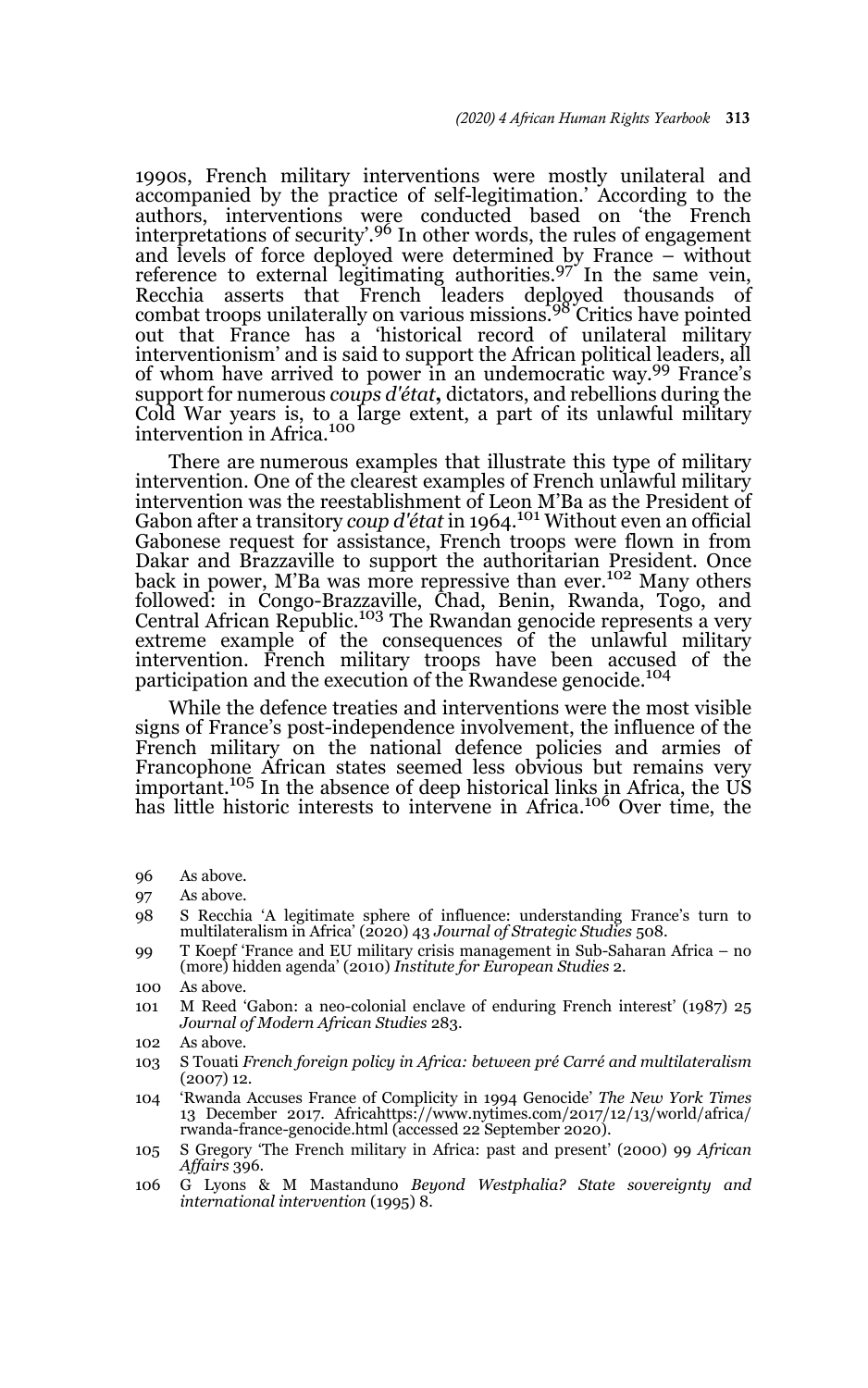American interest in Africa increased. As a result, the US is becoming one of the continent's most dominant global military players. The US military footprint and military activities have deepened since the establishment of the US Africa Command (AFRICOM) in 2008.<sup>107</sup> Besides the visible military operations, several reports showed that the US is conducting secret military missions all over Africa.<sup>108</sup> In his book *Tomorrow's battlefield: US proxy wars and secret ops in Africa,* Turse chronicles the rise of America's military presence in Africa for years.<sup>109</sup> According to him, the US military is 'increasingly engaged in a new shadow war' in Africa, serving to 'destabilize' whole countries and preparing the ground for 'future blowback'.110 The author goes even further and talks about 'a US-backed uprising' and 'US-backed war' in Libya, which caused chaos in the country.<sup>111</sup>

Other commentators followed Turse in expressing concern at the dangers of the US 'shadow war' in Africa. Booker and Hartung**,** for example, observe that 'America's shadow war in Africa is dangerous<br>and counterproductive.'<sup>112</sup> It is further argued that the secret enlargement of US military bases and special operations in Africa has initiated 'a new and lightweight style of warfare and welcomes the next<br>phase of American military imperialism.'<sup>113</sup> Furthermore, it is worth noting that the perception of Africa being observed as 'a strategic hub' for American resources was a 'politicized thought process' published in 1997 by AFRICOM, which affirms that the alteration in US interest towards Africa was 'the culmination of a ten-year thought process within the Department of Defence'114 As Al Kassimi maintains, 'AFRICOM is an extension of the US informal empire, which amounts to the militarization of US foreign policy towards Africa to achieve US strategic economic interest on the continent.'115 In addition, critics

- 107 N Turse 'Exclusive: The US military's plans to cement its network of African bases' 1 May 2020 *The Mail & Guardian* https://mg.co.za/article/2020-05-01 exclusive-the-us-militarys-plans-to-cement-its-network-of-african-bases/ (accessed 22 September 2020).
- 108 N Turse and others 'Exclusive: Inside the secret world of US commandos in Africa' *Pulitzer Center* 11 August 2020 https://pulitzercenter.org/reporting/exclusiveinside-secret-world-us-commandos-africa (accessed 22 September 2020).
- 109 N Turse *Tomorrow's battlefield: US proxy wars and secret ops in Africa*  $(2015)$  47.
- 110 Turse (n 109) 56, 77.
- 111 As above.
- 112 S Booker & W Hartung 'America's shadow war in Africa is dangerous and counterproductive' *The Hill* 1 June 2018.https://thehill.com/opinion/ international/367593-americas-shadow-war-in-africa-is-dangerous-andcounterproductive (accessed 22 September 2020).
- 113 J Yun 'US expands secret wars in Africa' *The Chimes* 10 May 2016. https:// chimesnewspaper.com/24839/opinions/us-expands-secret-wars-africa/ (accessed 22 September 2020).
- 114 J Keenan 'AFRICOM: its reality, rhetoric, and future' in D Francis (eds) *US strategy in Africa: AFRICOM, Terrorism, and Security Challenges* (2010) 113.
- 115 K Al-Kassimi 'The US informal empire: US African Command (AFRICOM) expanding the US economic-frontier by discursively securitizing Africa using exceptional speech acts' (2017) 11 *African Journal of Political Science and International Relations* 307.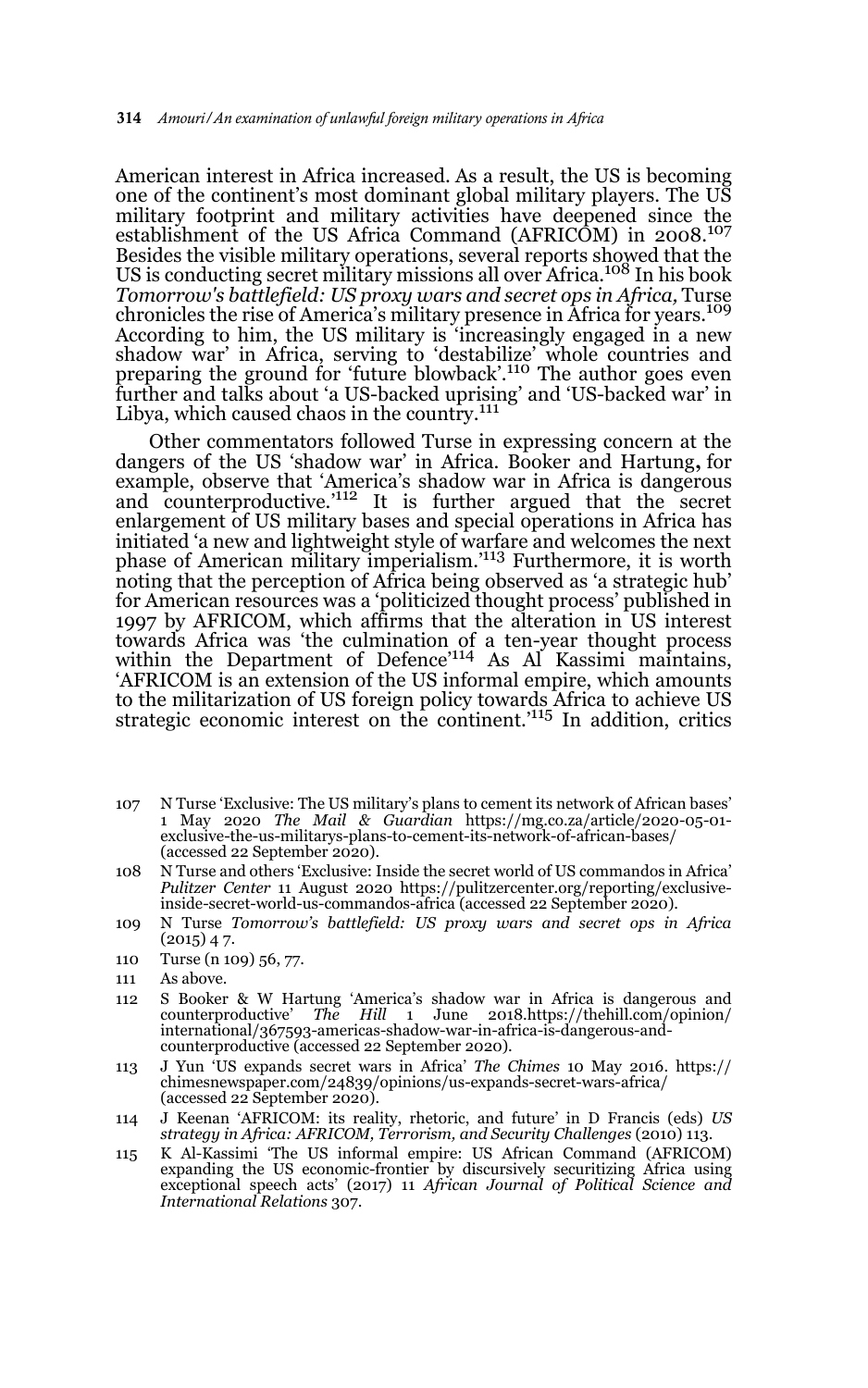assert that the creation of AFRICOM reflects in part the Pentagon's proactive attempt to contain 'China's growing influence in Africa.'

In this sense, China's growing military engagement in Africa should not go unnoticed. Initially, China has not been known for establishing military bases in Africa.117 That has now changed, following China's decision to build a military base in Djibouti in the Horn of Africa in 2017 and to hold military drills in several African countries.<sup>118</sup> In other words, China has been forging stronger military ties with African nations through arms sales, security agreements, and military training programmes. How should this be interpreted in terms of China's global military positioning? And what are the implications of the Chinese military presence in Africa? The notable expansion in China's military presence in Africa since 2015 gives rise to several more complex issues for both China and the local communities involved. According to a report, China's increasing military and security presence in Africa is leading to concerns in some local constituencies.<sup>119</sup> The fact that China's state-centric attitude of security and development 'downplays the importance of human rights is likely to increase these tensions on the ground.'<sup>120</sup>

China's growing military entanglement in Africa has become more challenging to reconcile with its historical commitment to noninterventionism.121 China's global economic and security ambitions seem to be tilting China towards a more interventionist approach, which is extending beyond UN peacekeeping contributions towards<br>security and military missions of its own.<sup>122</sup>

Generally speaking, states justify the deployment of military bases in sovereign nations by the need to contain internal conflict, to combat terrorism in Africa, and to control illegal migration.123 Military installations in African countries vary from permanent to temporary; and from large to small. Within this framework, the Swedish Defence Research Agency have studied the presence of twelve non-African state<br>actors in Africa.<sup>124</sup> Its report not only identifies but also demonstrates

- 116 L Ploch 'Africa Command: US strategic interests and the role of the US military in Africa congressional' Research Service 22 July 2011 https://fas.org/sgp/crs/ natsec/RL34003.pdf (accessed 22 September 2020).
- 117 T Neethling 'What the Djibouti military base tells us about China's growing role in Africa' *The Conversation* 1 August 2017 (accessed 23 September 2020). https:// theconversation.com/what-the-djibouti-military-base-tells-us-about-chinasgrowing-role-in-africa-81783
- 118 'China's Djibouti naval base increasing its power' *East Asia Forum* 16 May 2020 https://www.eastasiaforum.org/2020/05/16/chinas-djibouti-naval-baseincreasing-its-power/ (accessed 23 September 2020).
- 119 P Nantulya 'Chinese hard power supports its growing strategic interests in Africa' *Africa Center for Strategic Studies.* 17 January 2019 https://africacenter.org/ spotlight/chinese-hard-power-supports-its-growing-strategic-interests-in-africa/ (accessed 23 September 2020).
- 120 As above.
- 121 Neethling (n 117).
- 122 'China's growing global role and the impact of international law 'The *World Economic Forum* 20 February 2019. https://www.weforum.org/agenda/2019/ 02/chinas-growing-global-role-and-the-impact-of-international-law/ (accessed 23 September 2020).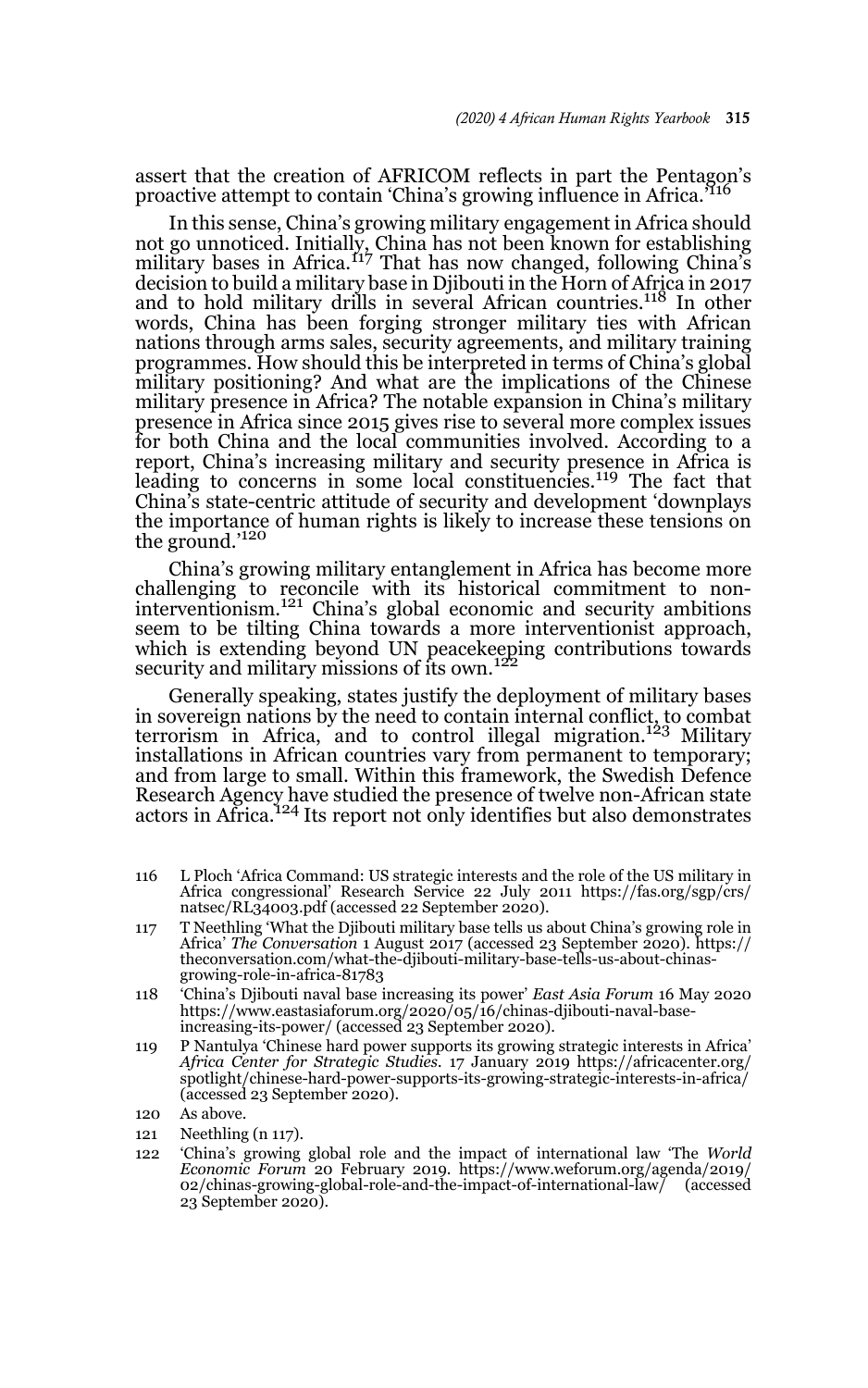the reasons behind the actors' military bases on the continent.125 The report shows that the presence of military bases has increased, especially in the Horn of Africa and West Africa: 'Strategic interests, such as protecting economic interests, power competition, shows of military force, and maintaining historic ties, often lie behind the increase.'126

It may, in general, be noted that fighting terrorism, restraining internal conflict, and controlling illegal migration are reasons for deploying foreign military bases deployment in African states. These are not the only motives. Although Western governments indicated humanitarian and security obligations as the motives for military intervention in Africa, military actions often hide strategic interests.<sup>127</sup> Ulterior motives sometimes explain and justify the presence of foreign military bases in African countries, in particular those established without prior authorisation.

In the same vein, the Libyan crisis of 2011, and the intervention of foreign military operations in the country raise more questions. The military intervention under the scope of the UNSC in Libya<sup>128</sup>was for seven months conducted by NATO.<sup>129</sup> However, this military operation was problematic in terms of the legality and legitimacy of forceful regime change, particularly in that the resolution did not define the scope and limits of the intervention.<sup>130</sup> While it is crucial to examine the arguments regarding the use of force in the protection of civilians, against the will of a functioning state, this is not the main topic of interest in this section. Instead, what interests us the most is what happened after the UNSC ended its authorisation of the foreign military intervention in Libya. Even though the NATO intervention was fast from a historical standpoint, it caused, created, or somehow led to civil

- 123 S Feldstein 'Do terrorist trends in Africa justify the US military's expansion?' *The Carnegie Endowment for International Peace* 9 February 2018. https:// carnegieendowment.org/2018/02/09/do-terrorist-trends-in-africa-justify-u.s.- military-s-expansion-pub-75476 (accessed 23 September 2020); F Azzouz 'French military presence in Africa's Sahel a fiasco?' *Anadolu Agency* 7 September 2020. https://www.aa.com.tr/en/africa/french-military-presence-in-africassahel-a-fiasco $/1965919$  (accessed 23 September 2020).
- 124 'Power competition and natural resources behind military presence in Africa' Swedish Defence Research Agency https://www.foi.se/en/foi/news-andpressroom/news/2019-09-19-power-competition-and-natural-resources-behindmilitary-presence-in-africa.html (accessed 3 July 2020).
- 125 As above.
- 126 As above.
- 127 P Schmitt 'France, Africa, and the ICC' in K Clarke A Knottnerus & E Volder (eds) *Africa and the ICC: perceptions of justice* (2016) 129.
- 128 UN Security Council, Security Council resolution 1973 (2011) [on the situation in the Libyan Arab Jamahiriya], 17 March 2011, S/RES/1973(2011). The resolution called for an immediate cease-fire and the complete cessation of violence against civilians. It authorised member states to take all necessary measures to protect civilians under Chapter VII of the UN Charter while excluding any form of occupation of Libyan territory.
- 129 'UN votes to end foreign intervention in Libya' *The New York Times* 27 October 2011.
- 130 M Payandeh 'The United Nations, military intervention, and regime change in Libya' (2012) 52 *Virginia Journal of International Law* 357.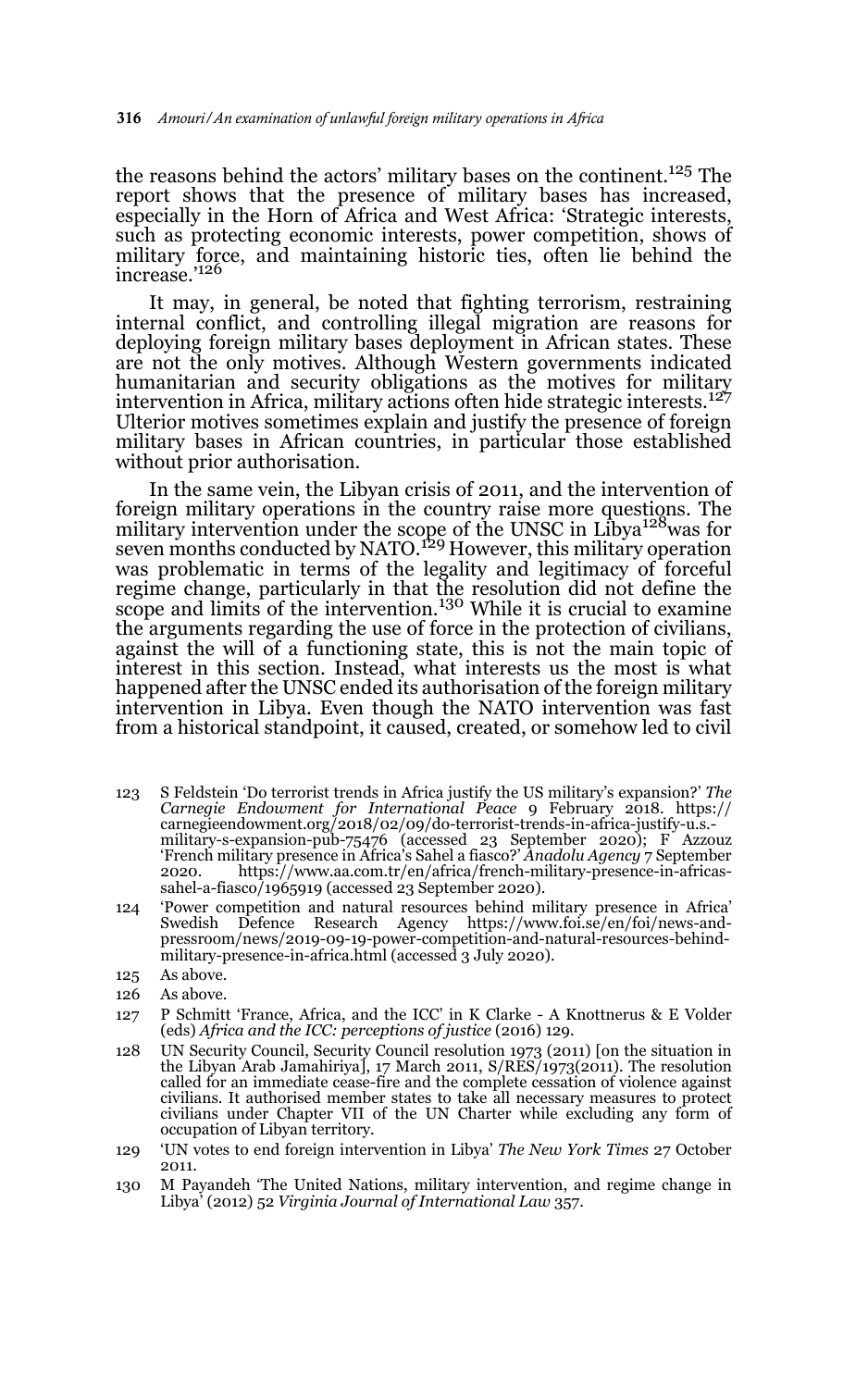war.<sup>131</sup> Accordingly, the ongoing conflicts in Libya led to several unlawful foreign military intervention operations. For example, reports showed that Russia has set up many military bases in Libya without any<br>authorisation from the UNSC.<sup>132</sup> Russia has set up military bases in Benghazi and Tobruk, where it has deployed special forces and has been sending weapons to help the head of the Libyan National Army.<sup>133</sup> The size and overall strength of Russia's military presence in Libya lacked clarity. It is pointed out, too, that French forces are known to have been operating in Benghazi, providing intelligence support to the Libyan National Army.<sup>134</sup>

Unlawful foreign military intervention in many African countries is controversial when it happens. Generally speaking, it is challenging to prove the unlawfulness of certain military operations. Powerful states try to legalise or legitimate their intervention through military agreements with authoritarian or fragile African countries. The scope and limits of such military agreements, concluded behind closed doors*,* are generally obscure. Thus, the lack of transparency, the vagueness, and the open-ended nature of the operation's goals challenge the legality of certain military operations in Africa. Likewise, unauthorised military interventions, as in the case of Libya, raise more than a question of its legality and compliance with international norms and standards. Meanwhile, the UNSC remains silent regarding the underlying motives of powerful states and NATO's interventions in Africa. It appears increasingly clear that the most powerful states are expanding their military bases in Africa to extend their geostrategic interests*.* <sup>135</sup> Thus, it is pertinent to wonder whether these kinds of military operations are making a bad situation worse.

# **4 THE IMPACTS OF AFRICA'S GROWING SUSPICIOUS FOREIGN MILITARY BASES AND OPERATIONS**

With the number of foreign military operations and bases increasing, peace is still far from being reached in many African countries. The instability in Africa is principally due to the armed conflict, terrorism, anti-government turbulence, but also to a significant extent to the presence of suspicious foreign military bases and operations.

<sup>131</sup> M Green 'To what extent was the NATO intervention in Libya a humanitarian intervention?' (2019) *E-International Relations* 4. https://www.e-ir.info/2019/ 02/06/to-what-extent-was-the-nato-intervention-in-libya-a-humanitarianinter vention/(accessed 10 July 2020).

<sup>132 &#</sup>x27;Russia's real designs in Libya' *The Arab Weekly* 21 October 2018.

<sup>133 &#</sup>x27;Russia now has at least 14 combat jets in Libya as satellite images reveal new details' *The Drive* 27 May 2020.

<sup>134</sup> Foreign Policy: French military operating in Libya. https://foreignpolicy.com/  $2016$ /02/25/french-military-operating-in-libya/ (accessed  $5$  July 2020).

<sup>135</sup> Samson (n 37) 62.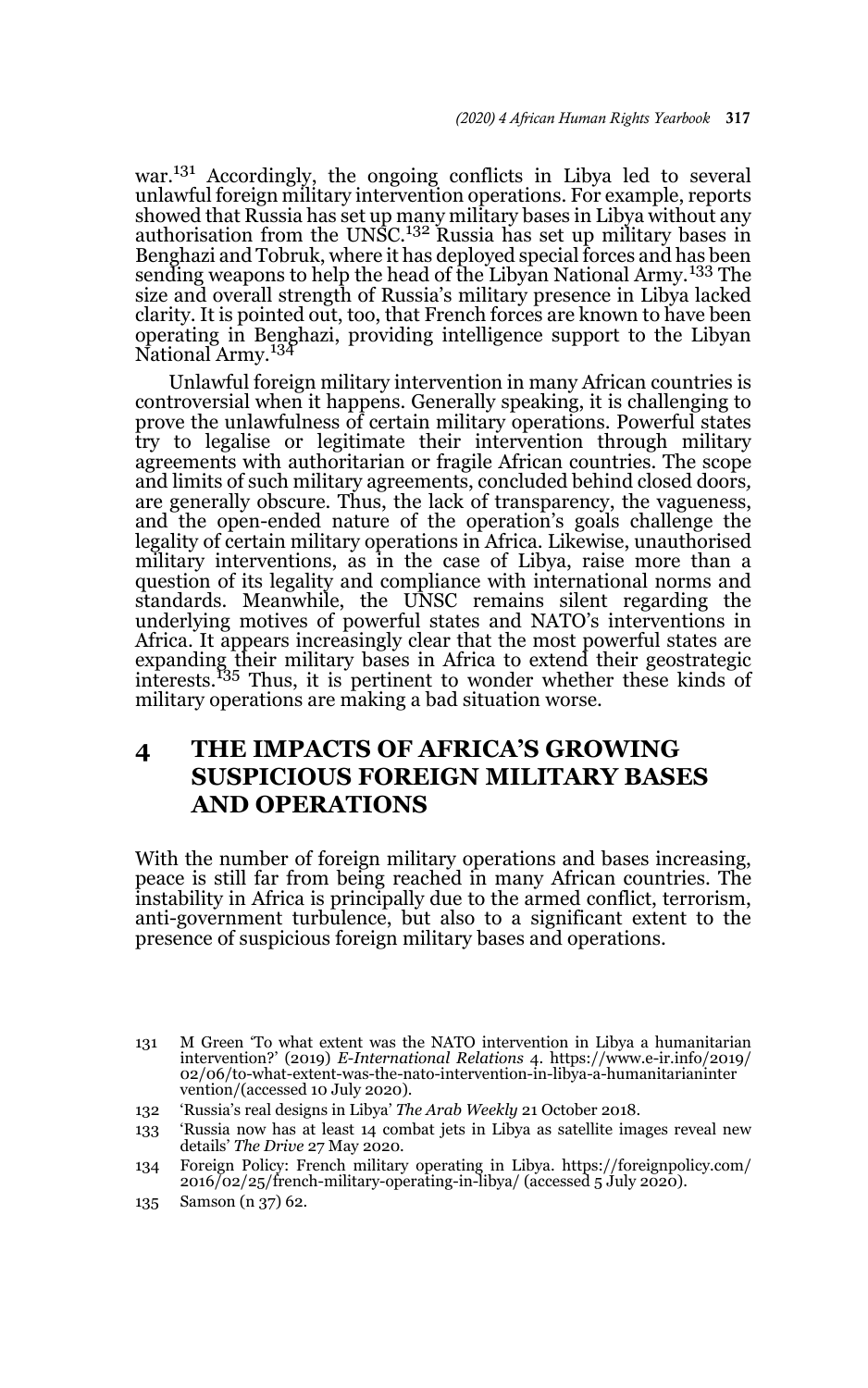### **4.1 Strengthening Africa's authoritarian regimes through unlawful military operations**

Authoritarianism is a form of government marked by strong central power and limited political freedoms.Political scientists have outlined different typologies of authoritarianism.136 As with all labels of regime types, there is no full unanimity on what is meant by political authoritarianism.137

In Africa, Freedom House has tracked a significant retreat in political rights, civil liberties, and the overall quality of democracy.<sup>138</sup> Also, a report made by the Bertlesmann Transformation Index (BTI) on democratic trends between 2015 and 2018 comes to the conclusion that<br>Africa is a 'divided continent'.<sup>139</sup> The report reveals that 'while many of the continent's more authoritarian governments have become even more repressive and entrenched, a number of aspiring democracies are holding their own.'140

In line with these trends, more countries shifted towards authoritarian rule than democracy during this period. Most notably, increasing government abuses in Uganda and Mozambique led both to be downgraded to 'moderate autocracies.' Similar developments in Burundi and Zimbabwe saw them falling to the index's least democratic classification: 'hard-line autocracies'.141 In this context, France continues to exert control over its former African colonies through different means, including military agreements with dictators, accused of human rights violations, and tyranny.142 As discussed above, France has been seen as complicit in allowing African dictators to remain in power, by providing them military support. In return, the dictators offer French companies 'lucrative contracts and facilitate the French military mobility and deployment.143 For example, in 1986, France launched *Operation Epervier* to protect the authoritarian regime of Hissène Habré against the advance of Libyan forces, and Libyan-

- 137 S Purcell 'Authoritarianism' (1973) 5 *Comparative Politics* 301.
- 138 The Freedom in the World 2018: Democracy in crisis: 2018 Freedom House.https://freedomhouse.org/report/freedom-world/freedom-world-2018 (accessed 24 September 2020).
- 139 A Divided Continent: BTI 2018 Regional Report Africa: 2019 Bertelsmann Stiftung 4.
- 140 As above.
- 141 'Both democracy and authoritarianism are on the rise in Africa' *The Conversation* https://theconversation.com/both-democracy-andauthoritarianism-are-on-the-rise-in-africa-111789 (accessed 23 September 2020).
- 142 'Briefing: Is Macron set to finally smooth Franco-African relations?' The Christian Science Monitor 1 February 2018. https://www.csmonitor.com/World/Europe/ 2018/0201/Briefing-Is-Macron-set-to-finally-smooth-Franco-African-relations (accessed 23 September 2020).
- 143 As above.

<sup>136</sup> F Cerutti *Conceptualizing politics: an introduction to political philosophy* (2017) 16 21.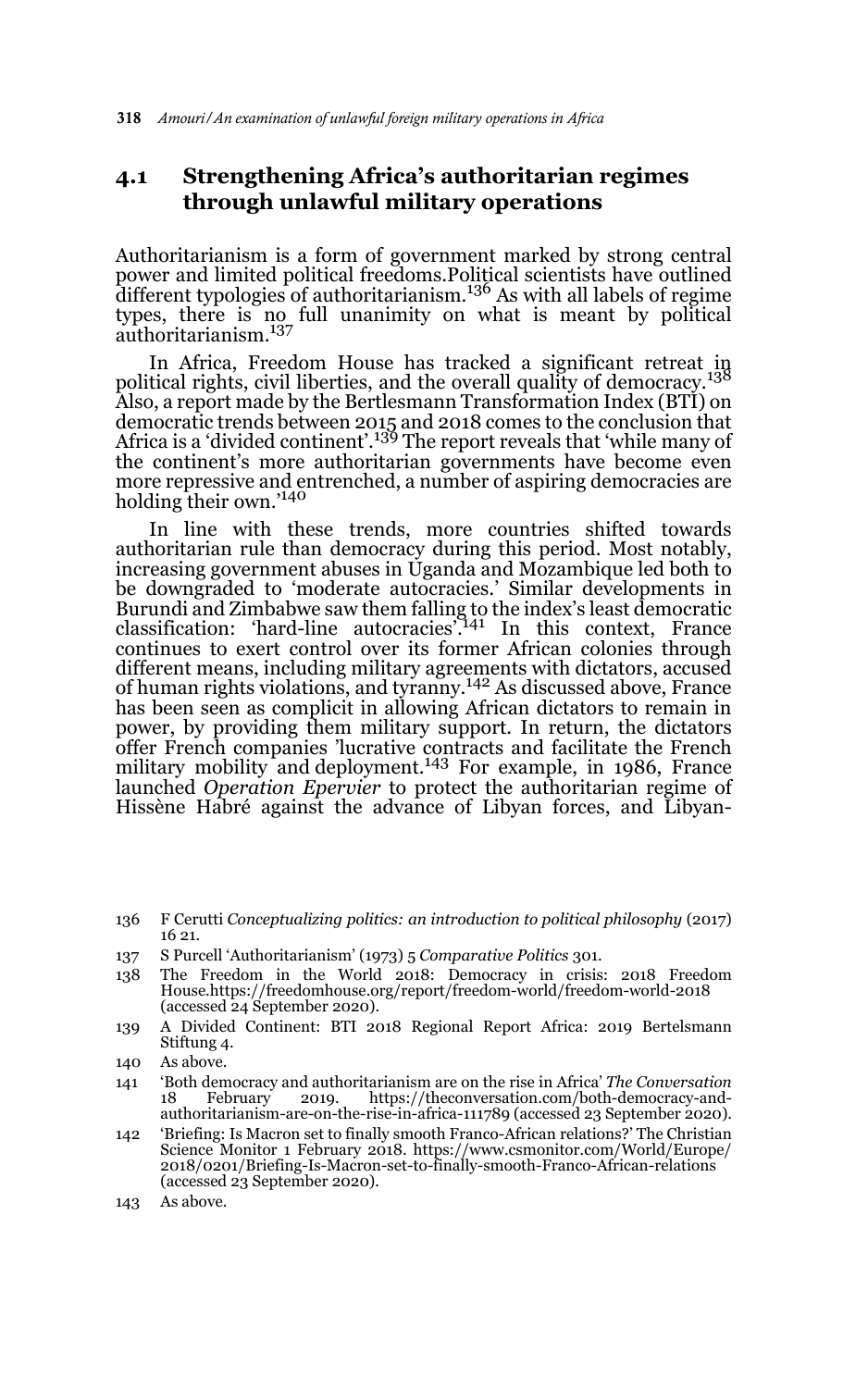backed rebels. Thus, French forces have remained in the country ever since. $144$ 

Similarly, the US has been 'empowering African dictators since the 1960s and creating a democratic crisis that still affects several countries'.145 For instance, in the 1980s, the US helped bring former Chadian Dictator Hissène Habré to power in an effort to reduce the<br>influence of Muammar Gaddafi.<sup>146</sup> According to Human Rights Watch, the US 'provided essential military support to his insurgency, and then to his government, even as it committed widespread and systematic human rights violations'.147 Afoaku talks about a kind of 'international clientelism' between the US and authoritarian regimes, which is a patron-client relationship between 'unequal partners 'based on an unwritten contract for the exchange of non-comparable goods or services'.<sup>148</sup> The 'patron state' can offer material aid or crisis insurance in the form of a reliable response when the client is threatened. It can also offer 'brokerage with the outside world, including financial and political institutions as well as multinational banks and businesses.' In return, 'the client-state offers goods and services, including military bases and services that support the patron's regional interests, votes in international *fora*, and other expressions of loyalty'.149

It must be admitted that it is difficult to prove the actors involved in patron-client relationships, and goods and services exchanged between them, including the military agreements. On this basis, the transparency on military agreements between the authoritarian African governments and superpowers must be highlighted. For example, Ero claims that the lack of transparency, from both US and African governments, on the US military's presence in Africa is a matter for concern, as is their apparent compliance to work with authoritarian governments:<sup>150</sup>

It does feed into that broader concern that some states are being propped up… the US is seen as legitimising and further prolonging authoritarian tendencies, or states that are not seen as having legitimacy.

The issue has become more complicated in light of the presence of secret foreign military operations. As stated earlier, some states

- 144 N Powell 'The flawed logic behind French military interventions in Africa' *The Conversation* 12 May 2020 https://theconversation.com/the-flawed-logic-behind-french-military-interventions-in-africa-132528 (accessed 23 September 2020).
- 145 'The United States of America has a long history of supporting African dictators' *The African Exponent* 19 October 2017. https://www.africanexponent.com/post/ 8618-the-united-states-of-america-has-a-long-history-of-supporting-africandictators (accessed 23 September 2020).
- 146 'Enabling a dictator, the United States and Chad's Hissène Habré 1982-1990' *Human Right Watch* 28 June 2016. https://www.hrw.org/report/2016/06/28/ enabling-dictator/united-states-and-chads-hissene-habre-1982-1990 (accessed 23 September 2020).
- 147 As above.
- 148 O Afoaku 'US foreign policy and authoritarian regimes: change and continuity in international clientelism' (2000) 17 *Journal of Third World Studies* 16.
- 149 As above.
- 150 Turse and others (n 108).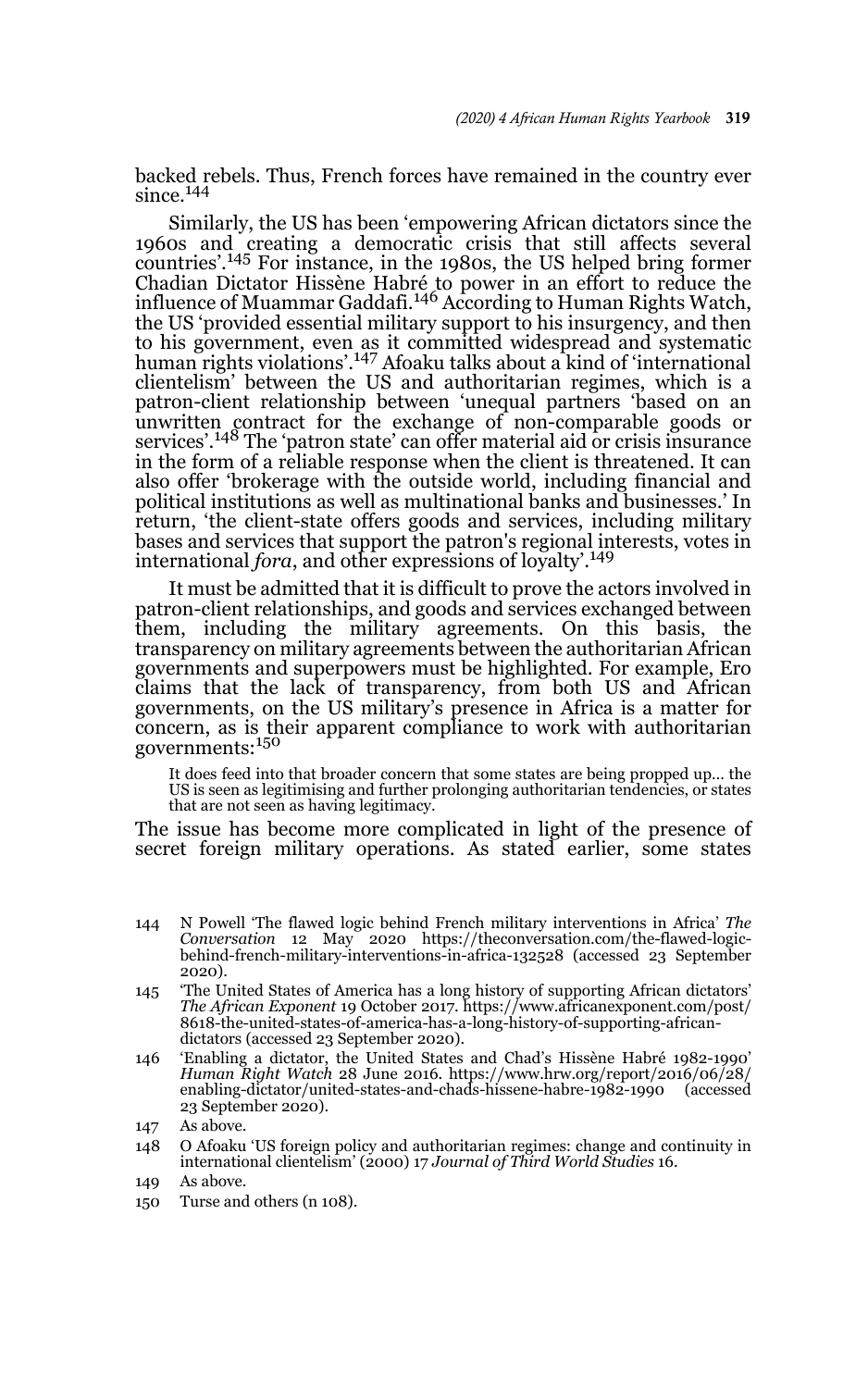conduct secret military operations in Africa. For instance, Stephens asserts that the 'role of the US military in Africa is not clear to anyone.<sup>'151</sup> According to the author, the US 'has obscured the nature of its military actions through ambiguous language and outright secrecy.' Also, the US was not clear 'about the objectives of its operations, how those operations are carried out, the facilities it uses, and how it partners with governments in the region.<sup>'152</sup> Thus, ordinary Africans are seldom told about the full extent of US military operations or offered a say in how and why Americans operate in their countries. Even basic information, like the progress and scope of deployments of the US troops on the continent, are mostly unreported across Africa.<sup>153</sup>

In a related context, the exposure to some different approaches to military management and control could be dangerous in terms of strengthening the African military dictatorships. For example, in the Chinese model, the People's Liberation Army (PLA) is subordinate to the absolute control of the ruling party, which itself supersedes the government and parliament. In contrast, the majority of African constitutions place the military under civilian control and multi-party legislative oversight.154 As the Chinese military drills are increasing in Africa, some African observers have accordingly expressed concern that 'the extensive application of the Chinese model could be harmful given the currency of personality-driven governing styles and the tendency to bypass constitutional checks'.155

#### **4.2 Weakening fragile states and democracies**

Fragile and 'failed states' in Africa were favourable ground for unlawful foreign military intervention. Thus, political instability and internal conflicts are generally accompanied by unlawful foreign military intervention in the politics and governance of the fragile states. Frequently, dominant states use force or pressure over a weaker state and could intervene militarily easily. In these instances, military intervention could be an instrument handled by powerful states to dominate weaker states. In this context, the continued French domination in Africa is a good example of such a trend. As already stated above, even after the end of the colonial era and after the independence of most of the colonies, France intervened militarily<br>more than 50 times on the continent.<sup>156</sup> Claiming to be an advocate of peace, France intervenes in many African conflicts using the pretext of

- 152 As above.
- 153 Turse and others (n 108).
- 154 Nantulya (n 109).
- 155 S Hess & R Aidoo 'Charting the roots of anti-Chinese populism in Africa: a comparison of Zambia and Ghana' (2014) 49 *Journal of Asian and African Studies* 137.
- 156 Powell (n 144).

<sup>151</sup> H Stephens 'The truth about the US military in Africa' (2019) *World Politics Review* https://www.worldpoliticsreview.com/insights/26330/the-truth-aboutthe-u-s-military-in-africa (accessed 6 July 2020).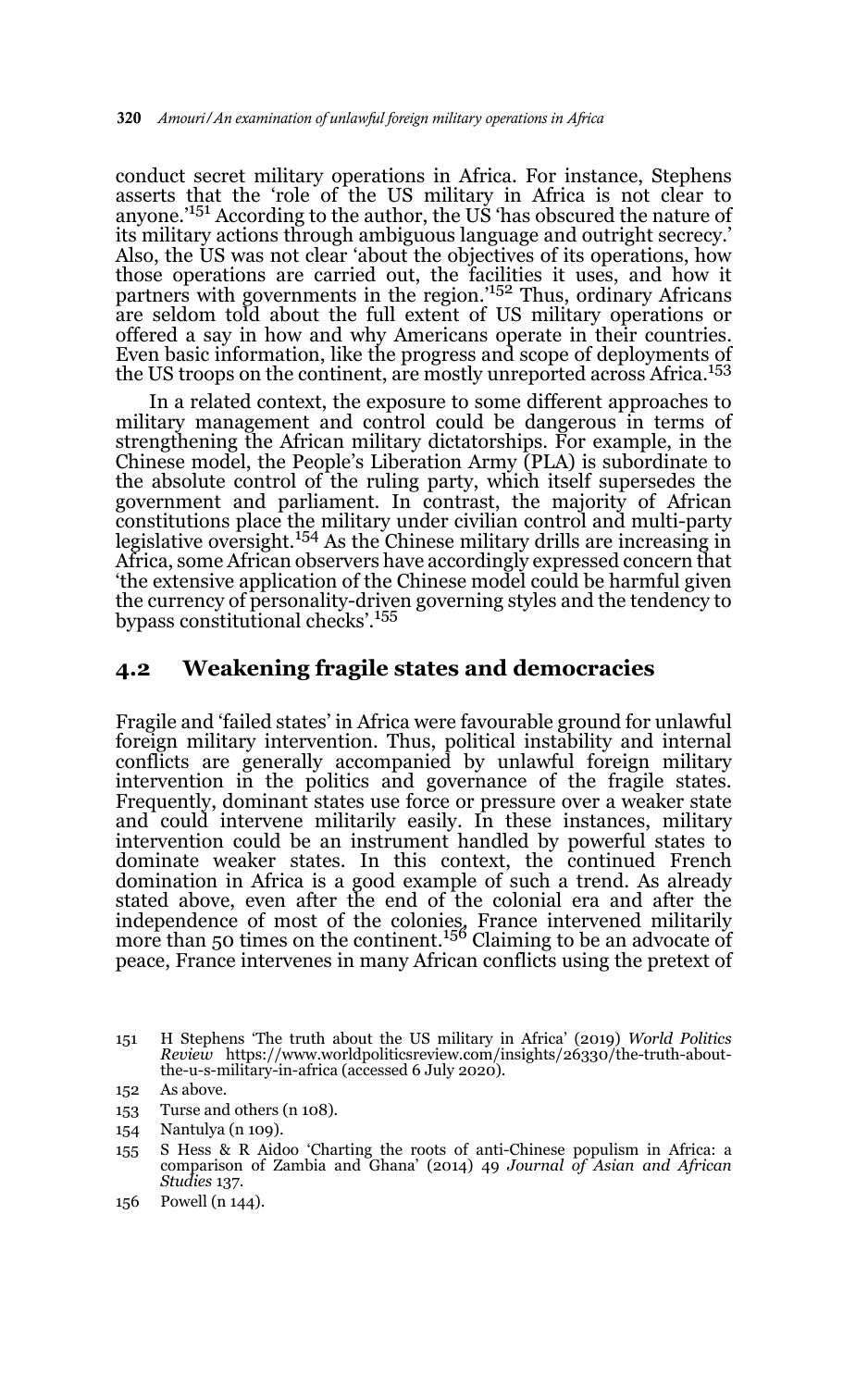'intervention against terrorism' or 'help to restore security at the request of the country concerned President'. French intervention in 'African conflicts seems to be useless' because most of the time it does not resolve the problems. For instance, neither territorial problems are solved, nor safety is insured in Mali today.<sup>157</sup>

Critics accused France of 'pursuing a neo-colonialist agenda in Mali'.158 With regards to the French military intervention in Mali in 2013, Christakis and Bannelier consider that military intervention is prohibited 'when the objective of this intervention is to settle an exclusively internal political strife in favour of the established government which launched the invitation'.159 According to them, the French military intervention in Mali was 'a violation of the principles of non-intervention and non-interference in domestic affairs and the principle of self-determination of peoples'.<sup>160</sup>France has been widely criticised for interfering in the internal affairs of its former colonies, such as Mali and Madagascar, and for causing political conflicts in those countries.161 Similarly, it has been conceived as pursuing 'a strategy of domination on behalf of its own interest to keep the dependence of African states'.162 That is why several African countries are superficial democracies and fragile states that are unable to address their fundamental political, governance, and security challenges.

The situation that put this discussion right in the spotlight is unlawful military intervention in Libya. The Libyan case showed that<br>NATO went far beyond any mandate.<sup>163</sup>Although NATO may have had the primary 'goal of protecting civilians, there is a substantial amount of evidence that suggests that the intervention was focused on regime change.'164 This change of mission goals challenges the legitimacy of the intervention, and of NATO itself, especially that the situation in Libya continues to degrade.

Furthermore, as already mentioned, the argument of countering terrorism is often used as a pretext by powerful states to legitimise their military intervention in the continent, particularly that fragile African countries are often more vulnerable to violent terrorist attacks. In this context, Booker and Hartung consider that the military effort of the US<br>to contain terrorism in Africa was limited.<sup>165</sup> In contrast, they admitted

- 157 T Korkmaz 'La Françafrique': the special relationship between France and its former colonies in Africa' (2019) *INSAMER* https://insamer.com/en/la-francafrique-the-special-relationship-between-france-and-its-former-coloniesin-africa\_2307.html (accessed 15 July 2020).
- 158 'The interests behind France's intervention in Mali' *Deutsche Welle* 16 January 2013.
- 159 Christakis & Bannelier (n 31).
- 160 As above.
- 161 B Charbonneau 'Dreams of empire: France, Europe, and the new interventionism in Africa' (2008) 16 *Modern & Contemporary France* 280.
- 162 Korkmaz (n 162).
- 163 G Ulfstein & H Christiansen 'The legality of the NATO bombing in Libya' (2013) 62 *International & Comparative Law Quarterly* 160 161.
- 164 Green (n 22) 216.
- 165 Booker & Hartung (n 112).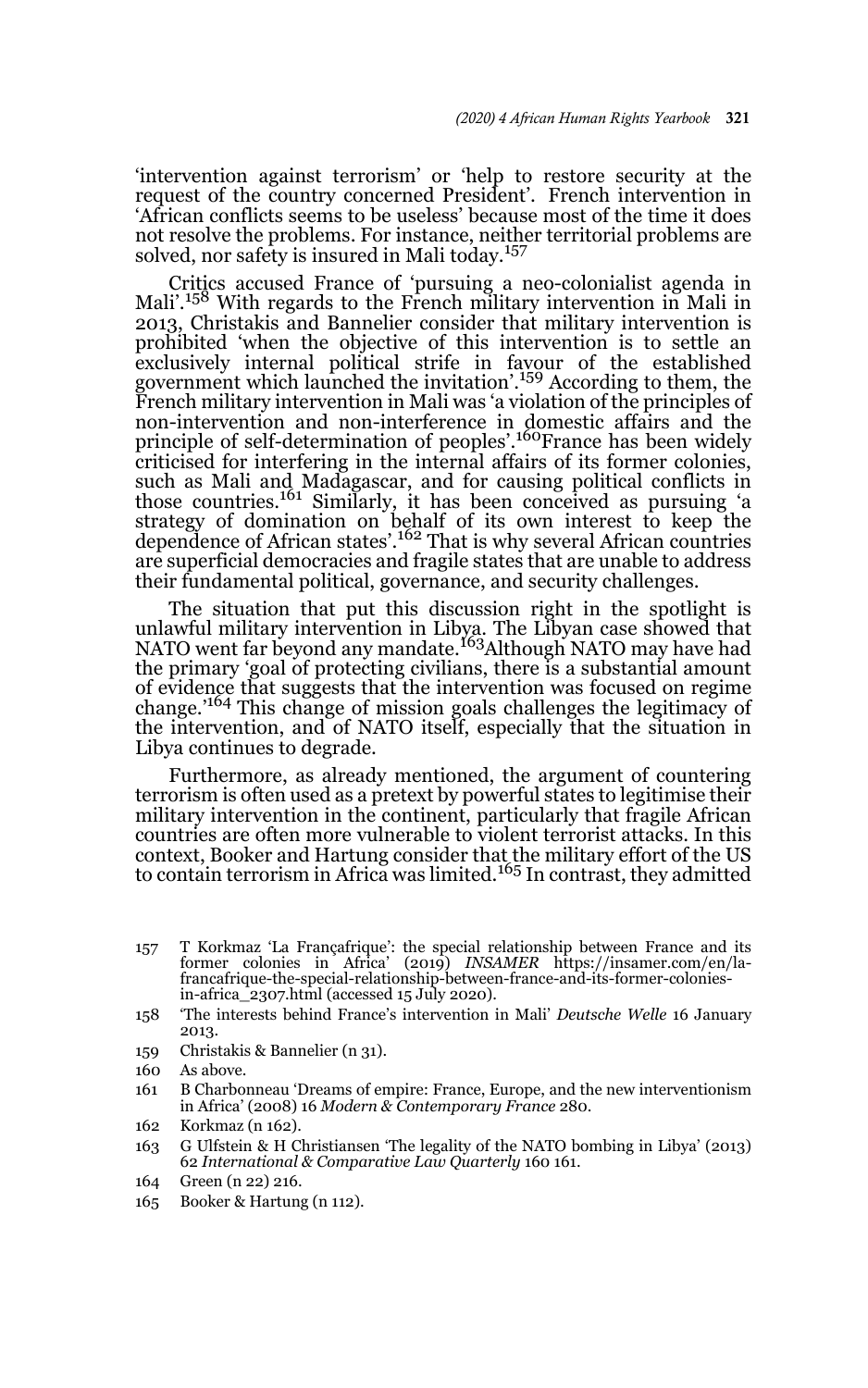that the presence of the US military bases could weaken already fragile democracies, facilitate corruption, and 'increase the flow of deadly weapons to a region already awash in them.<sup>166</sup> In this sense, Turse declares that

US "stability" operations in Africa have increased, militancy has spread, insurgent groups have proliferated, allies have faltered or committed abuses, terrorism has increased, the number of failed states has risen, and the continent has become more unsettled.167 Besides, a report made by the Institute for Security Studies revealed that the foreign military presence in Africa is dangerous for the continent in terms<br>of security and stability.<sup>168</sup>

With this in mind, the US has been accused of 'ruling class wages war on African people abroad through AFRICOM and other means.'169 In order to 'maintain their oppression and exploitation of African people, this class uses military might',170 and as Nkrumah warned in *Neocolonialism, the last stage of imperialism*, 'military aid, in fact, indicates the last stage of neo-colonialism'.171 Thus, 'US imperialism has killed millions on the African continent through these wars and interventions'.172 Similarly, on several occasions, the French army has been implicated in killing civilians in Africa.<sup>173</sup> This demonstrates the dangerous nature of the foreign military presence in Africa.

It must be admitted that the interrelation between unlawful military intervention, terrorism, and security is more complicated than it seems. That is why security concerns and instability could be mentioned when it comes to unlawful military presences in several African countries. In a narrow sense, the unlawful foreign military presence may 'act as an incitement to attack, where the host country becomes a target in a conflict in which it may otherwise have no stake.'174 Libya, a petroleum rich country, has for instance become embroiled in an increasingly intensifying competitive geostrategic struggle*,* with the Libyan Civil War pitting the UAE, Egypt, and Russia against Qatar, most of Europe, and Turkey.175

- 166 As above.
- 167 Turse (n 109) 5.
- 168 Diatta and others (n 77).
- 169 AFRICOM Watch Bulletin #6 *The Black Alliance for Peace* 16 July 2020 https:// blackallianceforpeace.com/africomwatchbulletin (accessed 26 September 2020).
- 170 As above.
- 171 K Nkrumah *Neo-colonialism: the last stage of imperialism* (1965) 2.
- 172 AFRICOM Watch Bulletin #3 The Black Alliance for Peace 4 June 2020 https:// blackallianceforpeace.com/africomwatchbulletin (accessed 26 September 2020).
- 173 'French military in Mali says it killed civilian by accident' *France 24* 1 September 2020 https://www.france24.com/en/20200901-french-military-in-mali-says-itkilled-civilian-by-accident (accessed 26 September 2020).
- 174 'Nationalism, security, and foreign military bases: A question of interests' (1988) 10 *Third World Quarterly* 5.
- 175 T Megerisi 'Geostrategic dimensions of Libya's civil war Africa' Africa security brief no 37 *Center for Strategic Studies* 18 May 2020 https://africacenter.org/ publication/geostrategic-dimensions-libya-civil-war/ (accessed 8 July 2020).